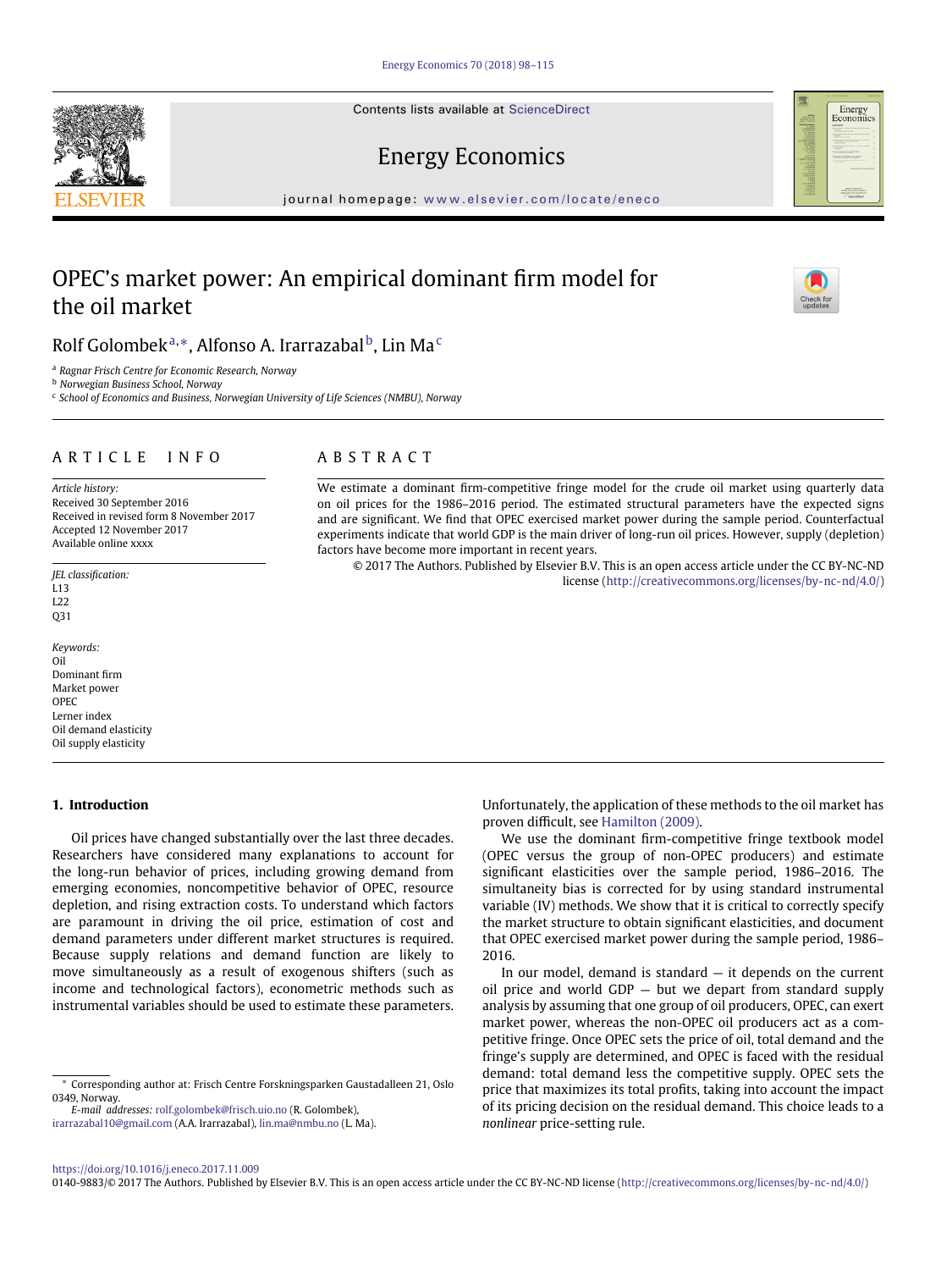Our empirical model contains a simultaneous system of three equations and is estimated using nonlinear instrumental variable methods with world GDP and production costs for OPEC and non-OPEC producers as exogenous demand and supply shifters. We use quarterly data from 1986 to 2016, which is a period after the major structural changes in the oil market in the 1960s and the 1970s. Our results suggest that the nonlinearity induced by OPEC's markup is of key importance in modeling oil prices.

We find that the dominant firm model provides a good representation of the oil market: all structural parameters have the expected signs and are statistically significant (except for the marginal cost elasticity of OPEC). We estimate a long-run price elasticity of demand of <sup>−</sup>0*.*35, which is somewhat larger than previous estimates [reported in the literature \(see, for example,](#page-16-1) Dahl, 1993; Gately and Huntington, 2002; and [Cooper, 2003\)](#page-16-2). Our estimate of the income elasticity of demand is 1.15, which is higher than previous estimates, see, for example, the [Gately and Huntington \(2002\)](#page-16-3) study (0.55 for OECD countries and 1.17 for non-OECD countries including China and India) and [Graham and Glaister \(2004\).](#page-16-4) We believe our results reflect that China and India, which had high GDP growth rates in the data period, 1986–2016, had high income elasticities in this period.

We find a non-OPEC supply elasticity of 0.32. Because the demand and non-OPEC supply elasticities are statistically significant, we obtain a tight estimate for the degree of OPEC's market power we find evidence that OPEC exerted substantial market power in the period analyzed.

To gain insight about the role of OPEC's markup for our empirical results, we reestimate the model under the assumption that OPEC is a price taker. With a competitive model we obtain an insignificant (and marginally positive) demand elasticity  $-$  a similar result has been obtained in some previous studies, such as [Lin \(2011\).](#page-17-0) Using the competitive model, we also obtain a lower income elasticity (around 0.5) and find an insignificant factor price elasticity for OPEC. The difference between the results obtained from the competitive model and the dominant firm model reflects the nonlinear response induced by OPEC's markup on its residual demand. In our model, OPEC's markup is *not* a constant; it is a function of parameters (to be estimated) and endogenous variables.

Using our estimates, we examine the contribution of world GDP and production costs to the long-run trend in oil prices and quantities during our sample period from 1986 to 2016. We find that changes in world GDP explain most of the growth in oil prices and quantities, but the recent rise in production costs is also responsible for higher prices after 2005.

We make four contributions to the literature on crude oil prices. First, there is a large literature on estimating the relationship between oil demand and the price of oil, and also the relationship between supply of oil and the price of oil (see, for example, Griffin, [1985, Kaufmann, 2004, Kaufmann et al., 2008 and Brémond et al.,](#page-16-5) 2012). These papers do not account for the simultaneity of supplyand-demand changes. [Hamilton \(2009\)](#page-16-0) argues that, for some periods, these estimates are probably good approximations, but, in general, they are subject to instabilities. Studies that have taken the simultaneity of supply-and-demand changes into account, as we do, are scarce — some examples are [Alhajji and Huettner \(2000\), Krichene](#page-16-6) (2002), Almoguera et al. (2011), and [Lin \(2011\).](#page-17-0) We contribute to this literature by estimating a simultaneous dominant firm-competitive fringe model for the oil market, using the nonlinear instrumental variable method — the nonlinear estimator reflects the nonlinearity of the system of equations to be estimated.We obtain statistically significant demand and fringe (non-OPEC) supply elasticities.

Second, our paper is related to the literature that tests the degree to which OPEC can control prices. [Griffin \(1985\)](#page-16-5) is a seminal paper in this field. In testing whether OPEC is a cartel, Griffin starts out assuming that OPEC is a dominant firm that sets the price of oil. However, the residual demand function, as well as a first-order condition for OPEC, are *not* [part of the empirical model.](#page-16-6) Alhajji and Huettner (2000) and [Hansen and Lindholt \(2008\)](#page-16-7) also refer to the dominant firm model, but, again, OPEC's price-setting rule is *not* part of the empirical model in these papers. To the best of our knowledge, the present paper is the first to estimate the simultaneous dominant firm model for the oil market.

Whereas [Griffin \(1985\)](#page-16-5) concludes that most OPEC countries act as members of a cartel, evidence of OPEC's ability to influence the price of oil is mixed. Papers in the 1980s and 1990s argued in favor of collusive behavior, see, for example, [Almoguera et al. \(2011\),](#page-16-8) but later studies, using extended data, found mixed evidence of whether OPEC has exerted market power. For example, [Spilimbergo \(2001\)](#page-17-1) finds no support for the hypothesis that OPEC, except for Saudi Arabia, was a market-sharing cartel during the 1983–1991 period, whereas [Smith \(2005\)](#page-17-2) finds that OPEC's market behavior lies between a noncooperative oligopoly and a cartel. [Boug et al. \(2016\)](#page-16-9) present a model that encompasses several alternative specifications suggested in the literature. They find support for imperfect competition in the oil market, and also that OPEC's behavior has changed significantly over the last years. For other studies, see Jones (1990), Gulen (1996), [Brémond et al. \(2012\), Cairns and Calfucura \(2012\), Huppmann and](#page-16-10) [Holz \(2012\), Colgan \(2014\), Kisswani \(2016\)](#page-17-3) and Okullo and Reynès (2016). Smith [\(2009\)](#page-17-4) and [Fattouh and Mahadeva \(2013\)](#page-16-11) present reviews of the literature. Our contribution is to *test* whether OPEC had market power by using a non-nested statistical test for competing models: by comparing our dominant firm model with the competitive model, we find no evidence to reject the dominant firm model.

Third, using the model's estimated parameters, we show that growth in world GDP has been the main driving force of oil price increases over the last three decades, but recent rises in production costs have contributed significantly to higher oil prices. To the best of our knowledge, we are among the first to document the relative importance of *demand and supply factors* for the long-run behavior of oil prices, see [Section 4.2.](#page-8-0) In contrast, some studies, like [Kilian \(2009\),](#page-16-12) assume that supply is fixed, which is reasonable in the short run.

Finally, our paper complements results from the empirical industrial organization literature on measuring the degree of market power, see, for example, [Suslow \(1986\),](#page-17-5) which finds substantial market power in the aluminum industry in the period between World War I and World War II. Our measure of market power builds on [Bresnahan \(1982\),](#page-16-13) and, as reported above, we find clear evidence of exertion of market power in the oil market between 1986 and 2016. For a survey of the literature on industries with market power, see [Bresnahan \(1989\).](#page-16-14)

Our paper is divided into six sections. In [Section 2,](#page-1-0) we provide an overview of the crude oil market, and, in [Section 3,](#page-2-0) we describe the empirical framework used to estimate the model. The main results are presented in [Section 4.](#page-6-0) Here, we compare our estimated elasticities with those reported in the literature and discuss the fit of the model. We also analyze the relative importance of world income and costs of extraction as the driving forces of the oil price. In [Section 5,](#page-11-0) we perform a number of robustness checks. [Section 6](#page-14-0) concludes.

## <span id="page-1-0"></span>**2. The crude oil market**

In this section, we describe the data sources and characterize the crude oil market, focusing on the period that is analyzed in this paper.

## *2.1. Data*

We use quarterly data for the period, 1986:Q1–2016:Q4. The price of crude oil is measured by the West Texas Intermediate (WTI), which we obtained from the [Federal Reserve Bank of St. Louis \(2017\).](#page-16-15)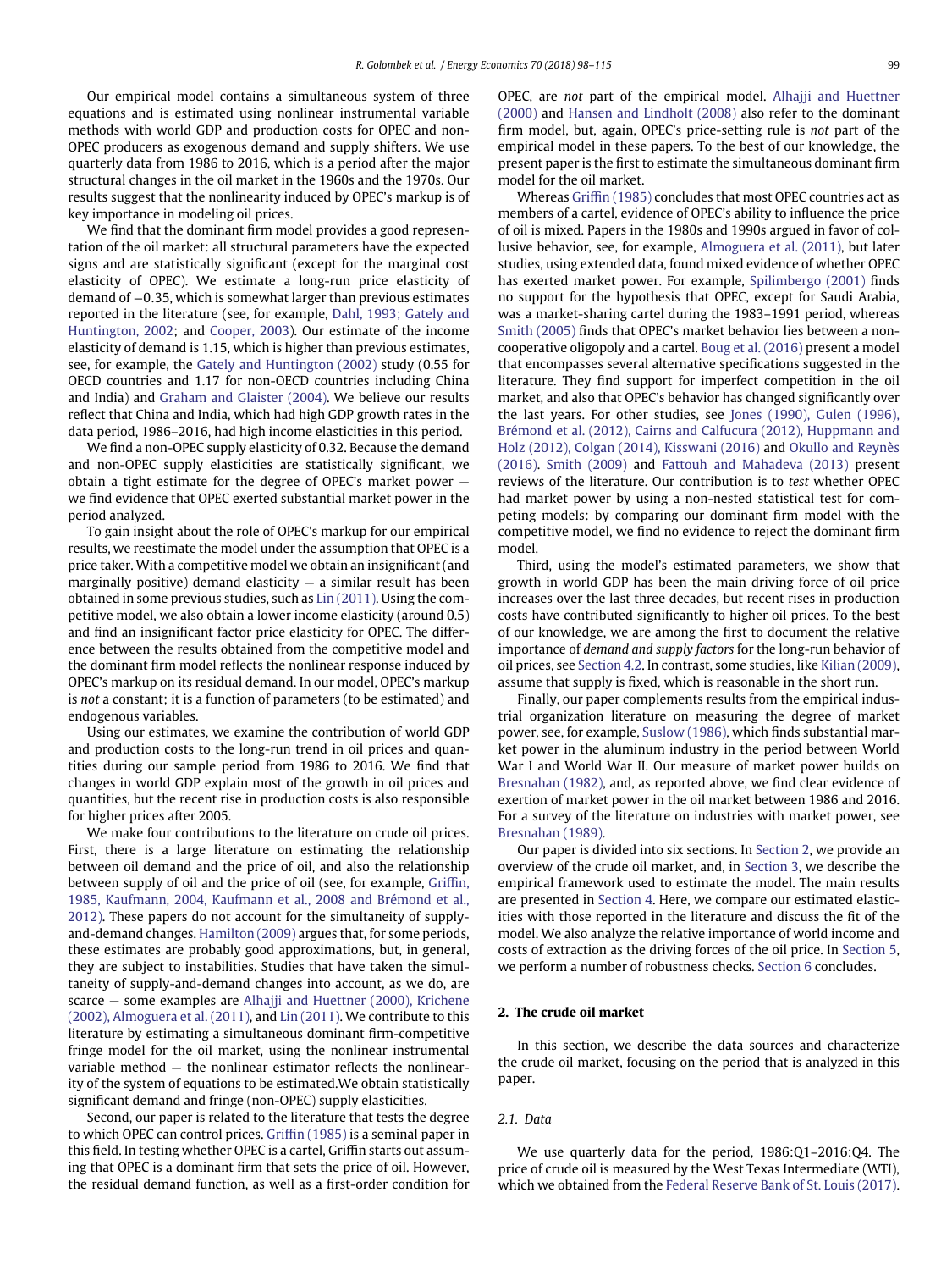Nominal prices are deflated by the US CPI, see U.S. Bureau of Labor [Statistics \(2017a\). Data on oil production and inventory of crude oil](#page-17-6) in OECD countries were obtained from [EIA \(2017\).](#page-16-16) World production of crude oil plus the change in the OECD inventory of crude oil is used as a measure for total consumption of (demand for) crude oil.<sup>[1](#page-2-1)</sup>

Our data on OPEC's production costs combine annual data (for the period, 1986–2000) in [Hansen and Lindholt \(2008\)](#page-16-7) and quarterly data (for the period, 2001–2016) from IHS CERA. Both series cover costs of exploration, development and production. For non-OPEC production costs, we use US costs of oil production, which we believe is a conservative estimate: among the non-OPEC producers, US producers have the highest cost, see [Alhajji and Huettner \(2000\).](#page-16-6) The source for the non-OPEC cost of production is U.S. Bureau of [Labor Statistics \(2017b\), which compiles a Producer Price Index \(PPI\)](#page-17-7) for oil and gas field machinery and equipment costs in the United States. We set the nominal production cost for non-OPEC suppliers to 10 dollars per barrel in 1999:Q2 [\(IHS CERA, 2000\)](#page-16-17).

Like [Kaufmann \(2004\)](#page-16-18) and [Kaufmann et al. \(2008\),](#page-16-19) we also use data for OPEC's installed extraction capacity; these are obtained from [Kaufmann \(2005\)](#page-16-20) for the period, 1986:Q1–2007:Q3, and from the [IEA Oil Market Report](#page-16-21) for the period, 2007:Q4–2016:Q4[.2](#page-2-2) Finally, we used the quarterly world GDP index from [Fagan et al. \(2001\)](#page-16-22) for the period, 1986:Q1–2010:Q4, and Global Financial Data for the period, 2011:Q1–2016:Q4. The series is deflated by the US CPI.

## *2.2. Development in the oil market*

In this subsection, we describe the main development in the global oil market since 1973, and also relate this to economic development. Panel (a) in [Fig. 1](#page-3-0) plots the real price of oil (measured in 2010 USD). The figure covers most of the turbulent period between 1973 and 1986, encompassing the huge increase in the oil price that occurred in 1973 when prices rose from 18 to 52 USD per barrel (frequently referred to as OPEC 1). It also includes the sky-high prices around 1979–1980 at roughly 100 USD per barrel (OPEC 2), and the substantial decrease in the oil price during the first half of the 1980s. It is beyond the scope of this paper to discuss this early period — the price path in this period probably reflects structural shocks on the supply side. Rather, our focus centers on the period after 1985, which is characterized by less abrupt changes in the crude oil market.

As seen from panel (a), the real oil price was roughly in the range of 20 to 40 USD per barrel from 1986 to 1998, except for the peak in 1990:Q3–1991:Q1, a rise that can be attributed to supply disruptions stemming from the Gulf War. Beginning in 1999, the oil price increased steadily and peaked at 126 USD per barrel in 2008:Q2, then dropped to around 40 USD due to the financial crisis, but increase again rather rapidly: In 2012–2014, the oil price was close to 100 USD. However, late in 2014, the price dropped; it went down to around 40 USD in 2015–2016.

Panel (b) shows that total production of oil increased steadily after 1985. In this period, non-OPEC production did not change much, but there was a drop in production in the early 1990s, reflecting the contraction of the energy industry in the former Soviet Union. The two plots in panel (b) imply that the OPEC's market share increased from 30% in 1986 to 40% in 1992 (see [Fig. 1](#page-3-0) panel (c)), where it has remained.

[Fig. 2](#page-4-0) illustrates the growth in world GDP, and also China and India's combined share of world GDP. As seen from [Fig. 2,](#page-4-0) world GDP increased steadily over the 1986–2016 period, with an average annual growth rate of 2.2%. China and India's share of world GDP (measured by the right vertical axis) increased from 3% in 1987 to 5% in 2000, and then reached 18% in 2016, reflecting China's fast growth.

[Fig. 3](#page-4-1) plots non-OPEC and OPEC production costs (measured in 2010 USD per barrel). The difference in production cost between these two groups of oil producers narrowed significantly after 1985. The real cost of non-OPEC production decreased steadily after 1983, but increased after 2005. From 2010, the non-OPEC production cost has been around 16 USD per barrel. This development starkly contrasts with OPEC production costs, which increased from 1 USD per barrel in 1986 to 8 USD per barrel in 2008. Then, the OPEC production cost did not change much over the next years, but, in 2016, it dropped to 5 USD per barrel.

We now turn to the relationship between the oil market and GDP. [Hamilton \(2009\),](#page-16-0) summarizing some studies undertaken between 1991 and 2003, concludes that these suggest an income elasticity near one. He then examines the (partial) relationship between the change in US oil consumption and the growth in US GDP  $$ henceforth termed the income elasticity. He finds income elasticities around 1 for the period, 1949–1973, and around 0.5 for the period, 1985–1997, but a negative income elasticity between 1974 and 1985. We now do the same exercise as [Hamilton \(2009\),](#page-16-0) but for the entire world (not just the United States).

[Fig. 4](#page-5-0) provides information about changes in (real) world GDP relative to changes in (real) world oil consumption. As seen from the figure, the 1973–1985 period is characterized by a negative relationship between the change in world GDP and the change in world oil consumption, whereas the opposite is the case for the periods 1986–2000 and 2001–2016.

One simple way to quantify the relationship between global oil consumption and world GDP is to calculate the ordinary leastsquares (OLS) estimate for this coefficient. As shown in [Fig. 4,](#page-5-0) the estimate is −0*.*07 for 1973–1985 (which is a period not included in the data used to estimate our empirical model below), compared with 0.52 for 1986–2000 and 0.64 for 2001–2016. This suggests that the income elasticity of oil did not change significantly over the 1986–2016 period. Therefore, in our empirical model, we impose a constant income elasticity for the period, 1986–2016, but, in [Section 5,](#page-11-0) we estimate the empirical model for subperiods.

#### <span id="page-2-0"></span>**3. Empirical models for the crude oil market**

In this section, we present two structural models for the crude oil market that differ in the degree to which OPEC exerts market power. We start by describing the common building blocks of the models, such as world demand and the non-OPEC competitive supply. Then, for the competitive model, we assume that OPEC takes the price as given. Finally, we introduce the dominant firm model where OPEC sets the price of oil.

#### <span id="page-2-3"></span>*3.1. Theoretical framework*

Consider the inverse demand function for oil,

$$
P = P(Q^w, Y, V^w),\tag{1}
$$

where *P* is the real price of oil, *Q<sup>w</sup>* is world (*w*) demand for oil, *Y* is (real) world GDP and  $V^w$  is a measure of other factors that may have an impact on demand for oil.

<span id="page-2-1"></span> $1$  Ideally, we would have used the change in world inventory of crude oil, but we do not have these data. Because the change in the OECD inventory of crude oil amounts to roughly 1% of world crude oil extraction, we believe our approximation of total demand for crude oil is good. We construct a quarterly data series for world consumption of oil, simply because no such series was previously available.

<span id="page-2-2"></span><sup>&</sup>lt;sup>2</sup> Because we have data from both sources for 2007:Q2, we can check the extent to which the series differ in this quarter. We find that the difference is very small, but [we still use this difference \(measured as a percentage\) to adjust the](#page-16-19) Kaufmann et al. (2008) data.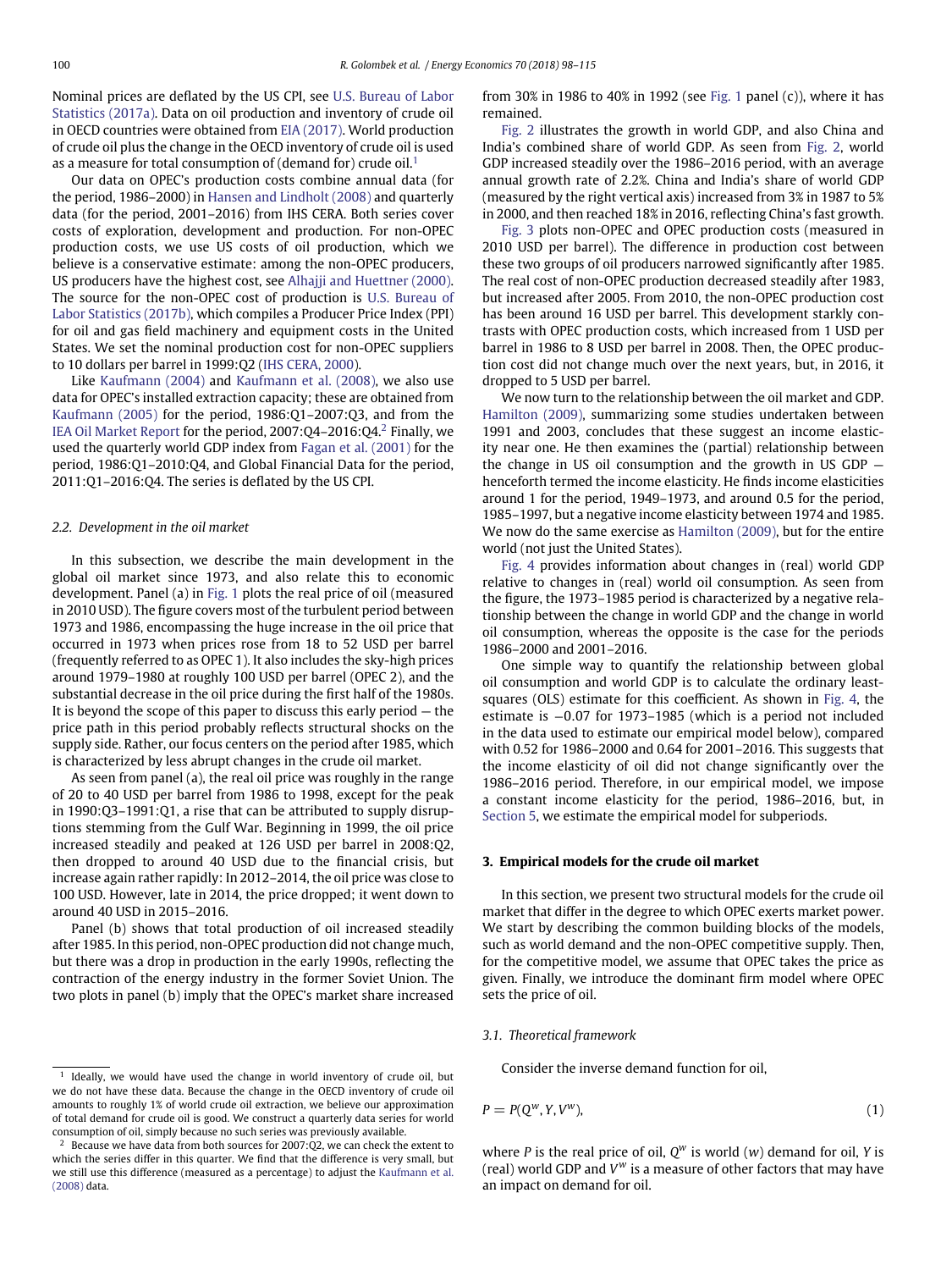

<span id="page-3-0"></span>**Fig. 1.** Oil production and real price of oil (2010 USD).

Notes: Panel (a) plots the real WTI price collected from Federal Reserve Bank of St. Louis (2017). Nominal prices are deflated by the US CPI from the U.S. Bureau of Labor Statistics [\(2017a\). Panel \(b\) plots world oil consumption and non-OPEC production. World consumption is defined as the sum of world production and the drop in OECD inventory of oil.](#page-17-6) All quantity series are collected from [EIA \(2017\).](#page-16-16) Panel (c) plots the OPEC market share.

We assume there are two groups of oil producers, OPEC countries (*o*) and non-OPEC countries (*no*). The latter group is assumed to be price takers, and, thus, its first-order condition, derived from profit maximization, requires that the oil price is equal to the marginal cost (*MC*) of production:

 $P = MC^{no}(Q^{no}, W^{no}, V^{no})$ . (2)

Here, *Qno* is non-OPEC production, which we assume has an increasing marginal cost, *Wno* is the input cost for non-OPEC producers, and *Vno* contains other factors that may have an impact on non-OPEC supply of oil.

Below, we consider two alternative hypotheses for OPEC production: (i) OPEC has market power (the benchmark case); and (ii) OPEC is a price taker. In the latter case, the first-order condition for OPEC is, of course, similar to Eq. [\(2\):](#page-3-1)

<span id="page-3-1"></span>
$$
P = MC^{no} (Q^{no}, W^{no}, V^{no}). \tag{2}
$$

 $P = MC^{\circ}(Q^{\circ}, W^{\circ}, V^{\circ}),$ *)*, (3)

where

$$
Q^o = Q^w - Q^{no}
$$
 (4)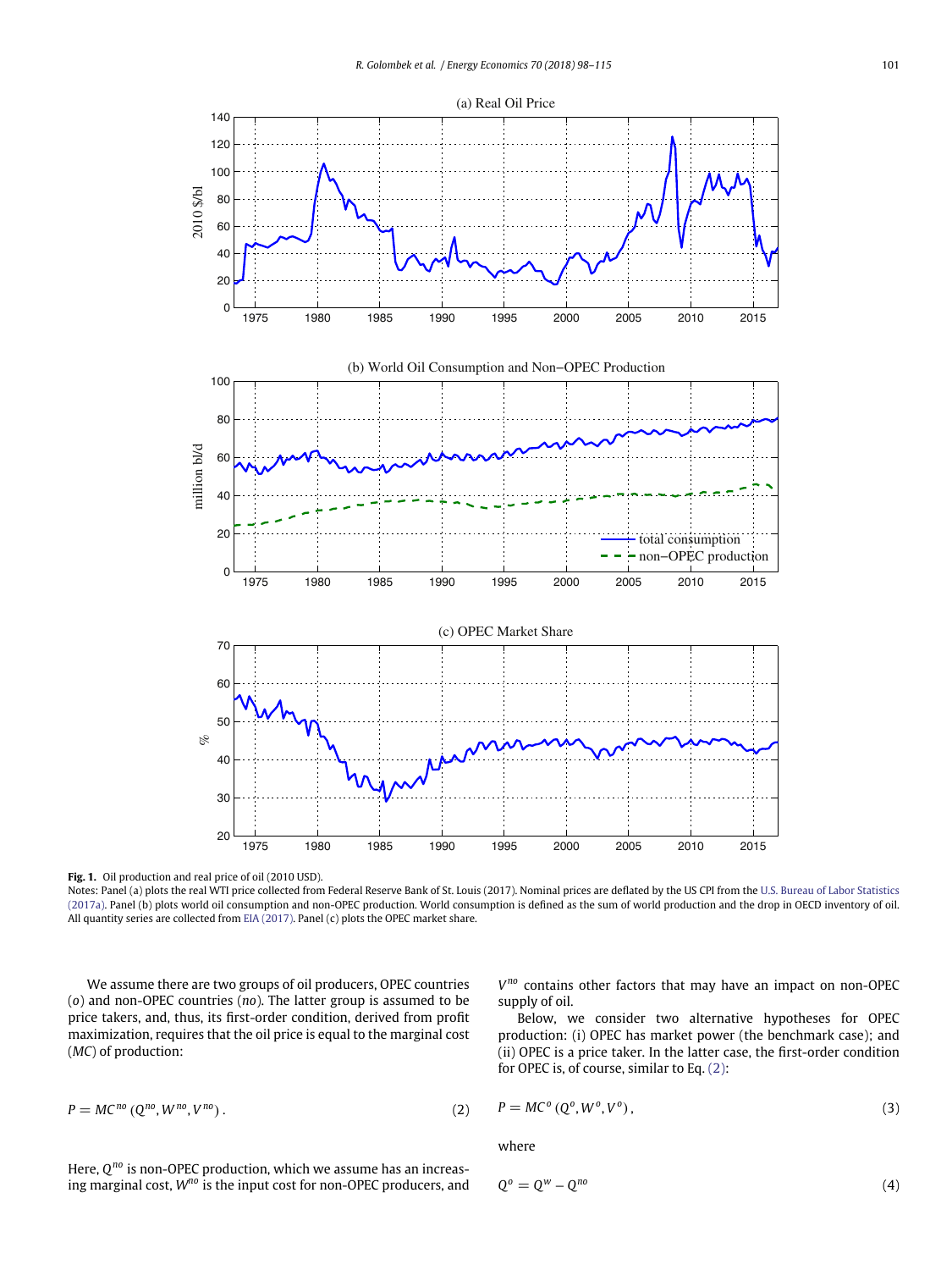

<span id="page-4-0"></span>**Fig. 2.** Real world GDP and China and India's share of world GDP.

Notes: The figure plots real world GDP (measured by the left vertical axis in 2010 USD) and China and India's share of world GDP (measured by the right vertical axis). World GDP is combined using the GDP index from [Fagan et al. \(2001\)](#page-16-22) for the period 1986–2010 and [Global Financial Data](#page-16-23) (2017) for the period 2011–2016.

is OPEC production  $\left(\frac{\partial MC^o}{\partial Q^o}>0\right)$ . Alternatively, OPEC is not a price taker. This hypothesis takes into consideration that OPEC's production has an impact on the price of oil: if OPEC production increases, then, *ceteris paribus*, the price of oil will decrease, and, therefore, non-OPEC extraction will decrease. Formally, Eq. [\(2\)](#page-3-1) can be rewritten

as  $P(Q^o + Q^{no}) = MC^{no}(Q^{no}, W^{no}, V^{no})$ , which implicitly defines the function  $Q^{no} = Q^{no}(Q^o)$  where

<span id="page-4-2"></span>
$$
\frac{dQ^{no}}{dQ^{o}} = -\frac{\frac{\partial P}{\partial Q^{w}}}{\frac{\partial P}{\partial Q^{w}} - \frac{\partial M C^{no}}{\partial Q^{no}}} < 0.
$$
\n(5)



<span id="page-4-1"></span>**Fig. 3.** Real cost of production in OPEC and non-OPEC.

Notes: The OPEC cost series is annual cost of OPEC for 1975–2000 in [Hansen and Lindholt \(2008\)](#page-16-7) and quarterly observations of costs of exploration, development and production for 2001:Q1–2016:Q4 from IHS CERA. The source for the non-OPEC cost is [U.S. Bureau of Labor Statistics \(2017b\).](#page-17-7) It is a Producer Price Index for oil and gas field machinery and equipment in the United States. We set the nominal cost for non-OPEC to 10 USD per barrel in 1999:Q2 [\(IHS CERA, 2000\)](#page-16-17).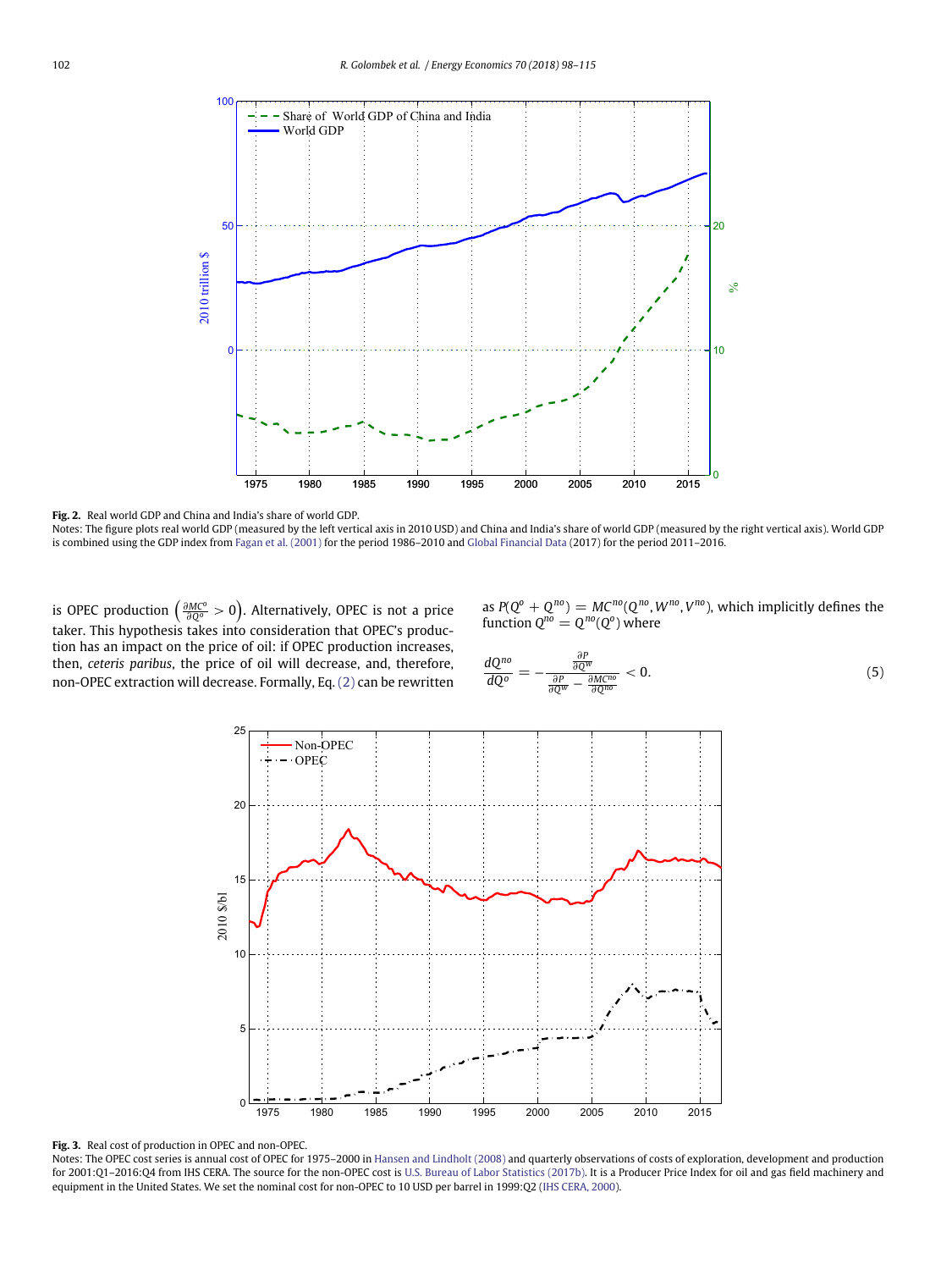

<span id="page-5-0"></span>**Fig. 4.** Changes in real world GDP and world oil consumption.

Notes: The horizontal axis shows cumulative change in (natural logarithm of) real world GDP (measured in 2010 USD) for different periods, that is,  $\sum_{s=1}^{s=r}$  (In  $Y_{s+1}$  – In  $Y_s$ ) where  $s = 1$  is the first quarter in the data period, for example, the first quarter in 1986,  $s = 2$  is the second quarter in the data period, etc. For the subset of data covering 1973 to 1985, *t* is a quarter between the second quarter in 1973 and the fourth quarter in 1985. The vertical axis shows cumulative change in (natural logarithm of) total oil consumption *Qw*. Each point in the figure represents a pair  $\left\{\sum_{s=1}^{s=t}(\ln Y_{s+1}-\ln Y_s),\sum_{s=1}^{s=t}(\ln Q_{s+1}^w-\ln Q_s^w)\right\}$ . The slopes are estimated using OLS with a constant.

OPEC maximizes profits, taking Eq. [\(5\)](#page-4-2) into account, that is, OPEC  $\max$ imizes  $P(Q^o + Q^{no}(Q^o))Q^o - c^o(Q^o, W^o, V^o)$  with respect to  $Q^o$ , where  $c^o(Q^o, W^o, V^o)$  is the total cost of OPEC production. Under the assumption of an internal solution, that is, positive production from both OPEC and non-OPEC producers, OPEC's first-order condition states that price should be a markup over marginal cost,

$$
P = m (\epsilon, \gamma, s^{\circ}) MC^{\circ} (Q^{\circ}, W^{\circ}, V^{\circ})
$$
\n(6)

where the markup *m* is defined as

<span id="page-5-6"></span>
$$
m\left(\epsilon,\gamma,s^{\circ}\right)=\frac{\epsilon-(1-s^{\circ})\gamma}{s^{\circ}\left(1+\gamma\right)+\epsilon-\gamma}=\frac{1}{1+\frac{1}{\epsilon^{\circ}}}. \tag{7}
$$

Here,  $\epsilon = \left(\frac{\partial P}{\partial Q^w}\frac{Q^w}{P}\right)^{-1} = \frac{\partial Q^w}{\partial P}\frac{P}{Q^w} < 0$  is the demand elasticity,  $\gamma = \left(\frac{\partial M^{C^{n_0}}}{\partial Q^{n_0}} \frac{Q^{n_0}}{M^{C^{n_0}}}\right)^{-1} = \frac{\partial Q^{n_0}}{\partial P} \frac{P}{Q^{n_0}} > 0$  is the supply elasticity of non-OPEC producers, and  $s^o = \frac{Q^o}{Q^w}$  is OPEC's market share of production. The markup's numerator is negative and, hence, the denominator also has to be negative in order to ensure a positive markup. Note that  $m\left(\epsilon,\gamma,s^{o}\right)=\left(1+\frac{1}{\epsilon^{o}}\right)^{-1}$ , where  $\epsilon^{o}$  is the elasticity of the resid-ual demand facing OPEC.<sup>[3](#page-5-1)</sup> Because an internal solution of the OPEC optimization problem requires  $\epsilon^0$  <  $-1$  (in equilibrium), the corresponding requirement of the markup is *m >* 1; our parameter estimates meet this condition, see [Section 4.1.1.](#page-7-0) The markup is, *ceteris paribus*, increasing in  $s^{\circ}$  and  $\epsilon$ , but decreasing in  $\gamma$ . Because the markup is nonlinear in the parameters to be estimated, a nonlinear methodology is required.

An alternative representation (see [Bresnahan \(1982\)\)](#page-16-13) of the firstorder condition, which we use later, is given by

<span id="page-5-4"></span><span id="page-5-3"></span>
$$
P = MC^o (Q^o, W^o, V^o) - \lambda \frac{\partial P}{\partial Q^w} Q^o
$$
 (8)

<span id="page-5-5"></span>where

$$
\lambda = 1 + \frac{dQ^{no}}{dQ^o} = \frac{\epsilon}{\epsilon - \gamma (1 - s^o)} > 0. \tag{9}
$$

Here,  $\lambda$  is referred to as the market power index. This index embeds several cases:  $\lambda = 0$  corresponds to perfect competition,  $\lambda = 1$ corresponds to monopoly, and  $0 < \lambda < 1$  corresponds to intermediate cases such as Cournot competition and a dominant firm with a competitive fringe (our benchmark case).[4](#page-5-2)

## *3.2. Empirical implementation*

Our empirical goal is to estimate parameters for long-run elasticities for supply and demand. Under both market structures (dominant firm and competitive), we have a simultaneous system of equations that determines oil production in OPEC and non-OPEC countries, total oil production and the world price of oil.

<span id="page-5-1"></span>The elasticity of the residual demand facing OPEC is  $\epsilon^0 = \frac{\epsilon - \gamma (1 - s^0)}{s^0}$ .

<span id="page-5-2"></span><sup>4</sup> As pointed out in [Bresnahan \(1982\),](#page-16-13) if both demand and marginal cost are linear in quantity, then estimation of a relation of type Eq. [\(8\)](#page-5-3) will identify the *gross* effect of increased quantity, which consists of two terms: the unit cost of OPEC production and the factor *k <sup>∂</sup><sup>P</sup> <sup>∂</sup>Q<sup>w</sup>* . Hence, it is not possible to identify *k*.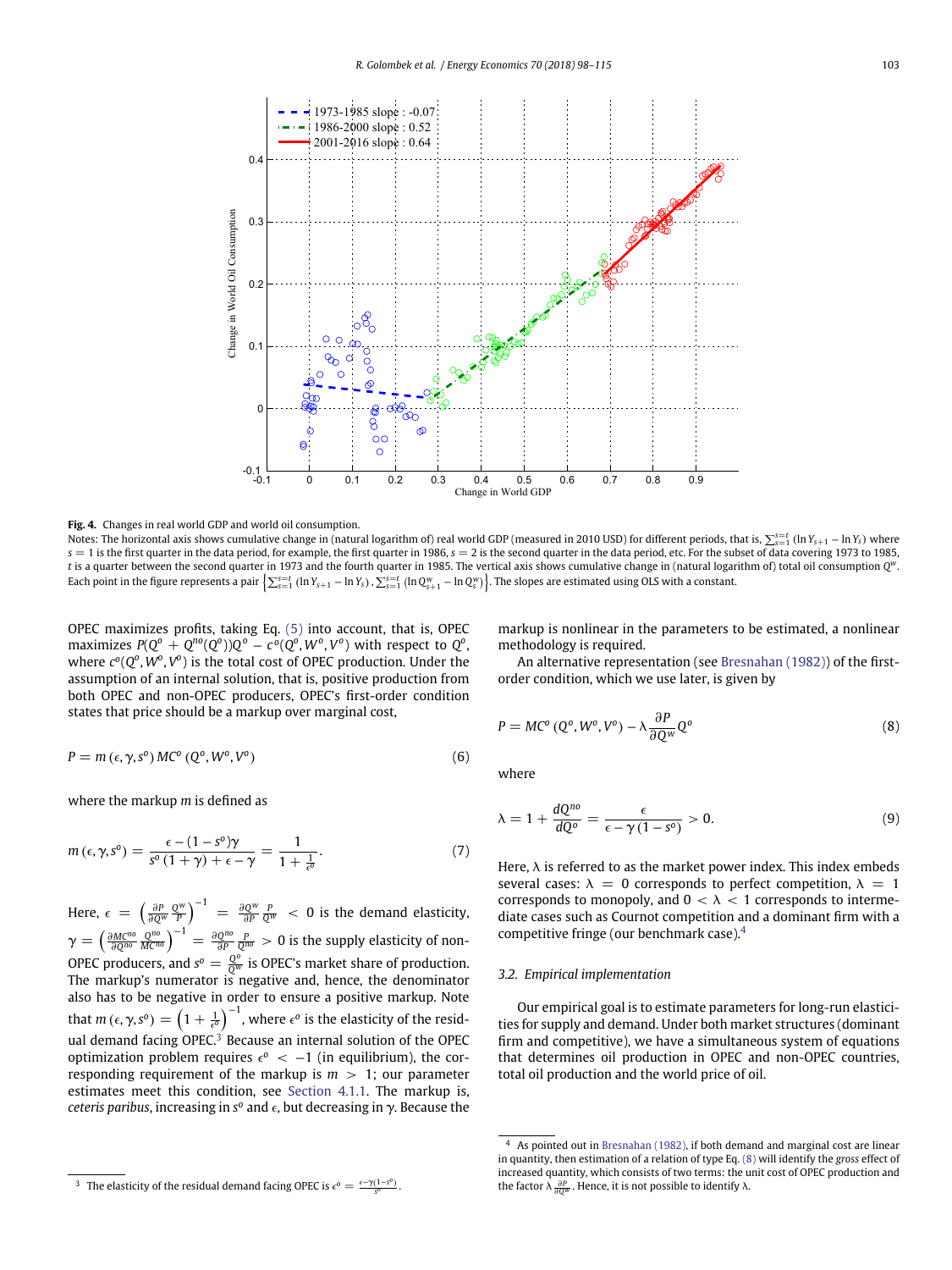### *3.2.1. Specification*

We assume that world (*w*) demand for oil is given by a log-linear function:

<span id="page-6-4"></span>
$$
\ln Q_t^{\mathsf{w}} = \alpha_0 + \alpha_1 \ln P_t + \alpha_2 \ln Y_t + \alpha_3 V_t^{\mathsf{w}} + \alpha_4 D_t^{\mathsf{w}} + u_t^{\mathsf{w}}, \tag{10}
$$

where *t* is time,  $D_t^i$  is a vector of dummies,  $i = w, no, o, \frac{5}{3}$  $i = w, no, o, \frac{5}{3}$  $i = w, no, o, \frac{5}{3}$  and  $u_t^i$  is an error term assumed to be independent and identically distributed with zero mean and variance  $\sigma_i^2$ . Further,  $V_t^w$  = [<sup>D</sup> ln *Yt*, *...* , <sup>D</sup> ln *Yt*−*q*] is a vector of shifters. As suggested by Stock and [Watson \(1993\), we augment our empirical model with a vector of](#page-17-8) lagged differences of independent variables and use dynamic OLS to obtain efficient statistical tests. Demand theory suggests that  $\alpha_1 =$  $\epsilon$  < 0 and  $\alpha$ <sub>2</sub> > 0.

The non-OPEC group is a price taker, and they, therefore, set marginal cost equal to price, see Eq. [\(2\).](#page-3-1) Assuming that marginal cost is log-linear $6$ , the supply of non-OPEC production is also log-linear:

$$
\ln Q_t^{no} = \beta_0 + \beta_1 \ln P_t + \beta_2 \ln W_t^{no} + \beta_3 V_t^{no} + \beta_4 D_t^{no} + u_t^{no}, \qquad (11)
$$

where  $V_t^{no} = \left[ \Delta \ln W_t^{no}, \ldots, \Delta \ln W_{t-q}^{no} \right]$  is a vector of shifters*.* Further,  $\beta_1 = \gamma > 0$  and  $\beta_2 < 0$  according to standard economic theory.

Also for OPEC we assume that marginal cost is log-linear. We consider two alternative hypotheses for OPEC (see [Section 3.1\)](#page-2-3). First, OPEC acts competitively, and, thus, its supply function is given by

$$
\ln Q_t^0 = \pi_0^c + \pi_1^c \ln P_t + \pi_2^c \ln W_t^0 + \pi_3^c V_t^0 + \pi_4^c D_t^0 + u_t^0, \tag{12}
$$

where  $V_t^o = \left[ \Delta \ln W_t^o, \ldots, \Delta \ln W_{t-q}^o, cap_{t-1}^o, \Delta \ln cap_{t-2}^o, \ldots, \Delta \ln cap_{t-q-1}^o \right]$ ľ is a vector of shifters. Note that  $V_t^o$  also contains the capacity of OPEC (*capo*), both the level (lagged to account for the endogeneity of this factor) and lagged differences.

Alternatively, OPEC acts as a dominant firm with a competitive fringe — the non-OPEC suppliers. Then, quantity is set so that price exceeds marginal cost of production. Using Eqs. [\(6\), \(7\), \(10\),](#page-5-4) and [\(11\),](#page-6-3) we obtain

<span id="page-6-5"></span>
$$
\ln P_t = \pi_0^d + \ln m \left( \alpha_1, \beta_1, s_t^o \right) + \pi_1^d \ln Q_t^o + \pi_2^d \ln W_t^o + \pi_3^d V_t^o + \pi_4^d D_t^o + u_t^o,
$$
\n(13)

where

$$
m(\alpha_1, \beta_1, s_t^o) = \frac{\alpha_1 - (1 - s_t^o)\beta_1}{s_t^o(1 + \beta_1) + \alpha_1 - \beta_1}.
$$

It is crucial that the markup is a *nonlinear* function of the parameters  $\alpha_1$  and  $\beta_1$ . The model is, therefore, nonlinear in the parameters to be estimated — this is explored in more detail in the next subsection.

Using the specified functional forms, the market power index becomes (see Eq. [\(9\)\)](#page-5-5)

<span id="page-6-8"></span>
$$
\lambda_t = \frac{\alpha_1}{\alpha_1 - \beta_1 \left(1 - s_t^o\right)} > 0. \tag{14}
$$

We use this expression to measure the degree of market power exerted by OPEC.

#### *3.2.2. Estimation methods*

<span id="page-6-3"></span>In this subsection, we describe how we estimate the parameters under the two alternative market structures. First, in the competitive model where OPEC is a price taker, we estimate the structural parameters  $\theta^c = [\alpha, \beta, \pi^c]$  using Eqs. [\(10\), \(11\)](#page-6-4) and [\(12\),](#page-6-6) where  $\alpha$  =  $[\alpha_0, \alpha_1, \alpha_2, \alpha_3, \alpha_4]$ ,  $\beta$  =  $[\beta_0, \beta_1, \beta_2, \beta_3, \beta_4]$  and  $\pi^c$  =  $\left[\pmb{\pi}_0^c,\pmb{\pi}_1^c,\pmb{\pi}_2^c,\pmb{\pi}_3^c,\pmb{\pi}_4^c\right]$ . Then, for the dominant firm specification, where OPEC charges a markup over marginal cost, we estimate the parameters  $\theta^d = [\alpha, \beta, \pi^d]$  using Eqs. [\(10\), \(11\)](#page-6-4) and [\(13\),](#page-6-5) where  $\pmb{\pi}^d$  =  $\left[\pmb{\pi}_0^d,\pmb{\pi}_1^d,\pmb{\pi}_2^d,\pmb{\pi}_3^d,\pmb{\pi}_4^d\right]$ . In both cases, the vector of instrument variables is

<span id="page-6-7"></span>
$$
Z_t = [\ln Y_t, \ln W_t^{no}, \ln W_t^o, \ln V_t^w, \ln V_t^{no}, \ln V_t^o], \qquad (15)
$$

<span id="page-6-6"></span>and we use the same number of lags in both the dominant firm model and the competitive model  $(q = 3)$ ; see [Section 5](#page-11-0) for a discussion on the importance of lags with respect to the empirical results. When estimating the competitive model, we use the three-stage least-squares (3SLS) method. In contrast, we use system nonlinear instrumental variable (NLIV) method when estimating the dominant firm model, see [Appendix A](#page-15-0) for details.

## <span id="page-6-0"></span>**4. Results**

In this section, we present our main results. First, we present the estimated elasticities for the dominant firm model (our benchmark) and compare these with the estimates from the competitive model. Then, we explore the fit of the dominant firm model and identify which factor has been the main driver of the crude oil price. Third, we provide evidence for OPEC's exertion of market power during the 1986–2016 period.

#### *4.1. Elasticities*

The second column in [Table 1](#page-7-1) shows our estimates for the dominant firm model  $-$  Eqs. [\(10\), \(11\)](#page-6-4) and [\(13\)](#page-6-5)  $-$  using the NLIV method. The third column in [Table 1](#page-7-1) shows the estimates from the competitive model  $-$  Eqs. [\(10\), \(11\)](#page-6-4) and [\(12\)](#page-6-6)  $-$  using 3SLS. We use the same instruments and dummy variables as in the estimation of the dominant firm model.

[Table 1](#page-7-1) also presents an overidentification test for the instruments  $Z_t$ , see Eq. [\(15\),](#page-6-7) for the dominant firm model. To test for the validity of the instruments, that is, the exogeneity of these variables, we use the Sargan-Hansen *J*-statistic, which equals the value of the GMM objective function evaluated at the estimated parameters. We find that the value of the *J*-statistic is 1.28. The critical value of the chi-square distribution with 31 degrees of freedom is 29.34 at the 5% significance level. Hence, we cannot reject the null hypothesis that the instruments are exogenous to our system of simultaneous equations.

<span id="page-6-1"></span> $5$  For the demand function Eq. [\(10\),](#page-6-4) we use quarterly dummies (one dummy for each of the first three quarters). For the other relations, that is, Eqs. [\(11\), \(12\)](#page-6-3) and [\(13\),](#page-6-5) we use the same quarterly dummies as well as a dummy for wars in the Middle East and another dummy for the former Soviet Union. The war dummy equals 1 for the period of the Iran–Iraq war, 1986:Q1–1988:Q2, and also 1 during the invasion of Kuwait (1990:Q3–Q4). The former Soviet Union dummy equals 1 for the period, 1986:Q1–1990:Q2, reflecting the contraction of the Soviet energy industry in this period.

<span id="page-6-2"></span> $6$  Implicitly, we allow for a nonhomothetic cost function in factor prices and output. Constant returns-to-scale technology would imply independence of the marginal cost with respect to production.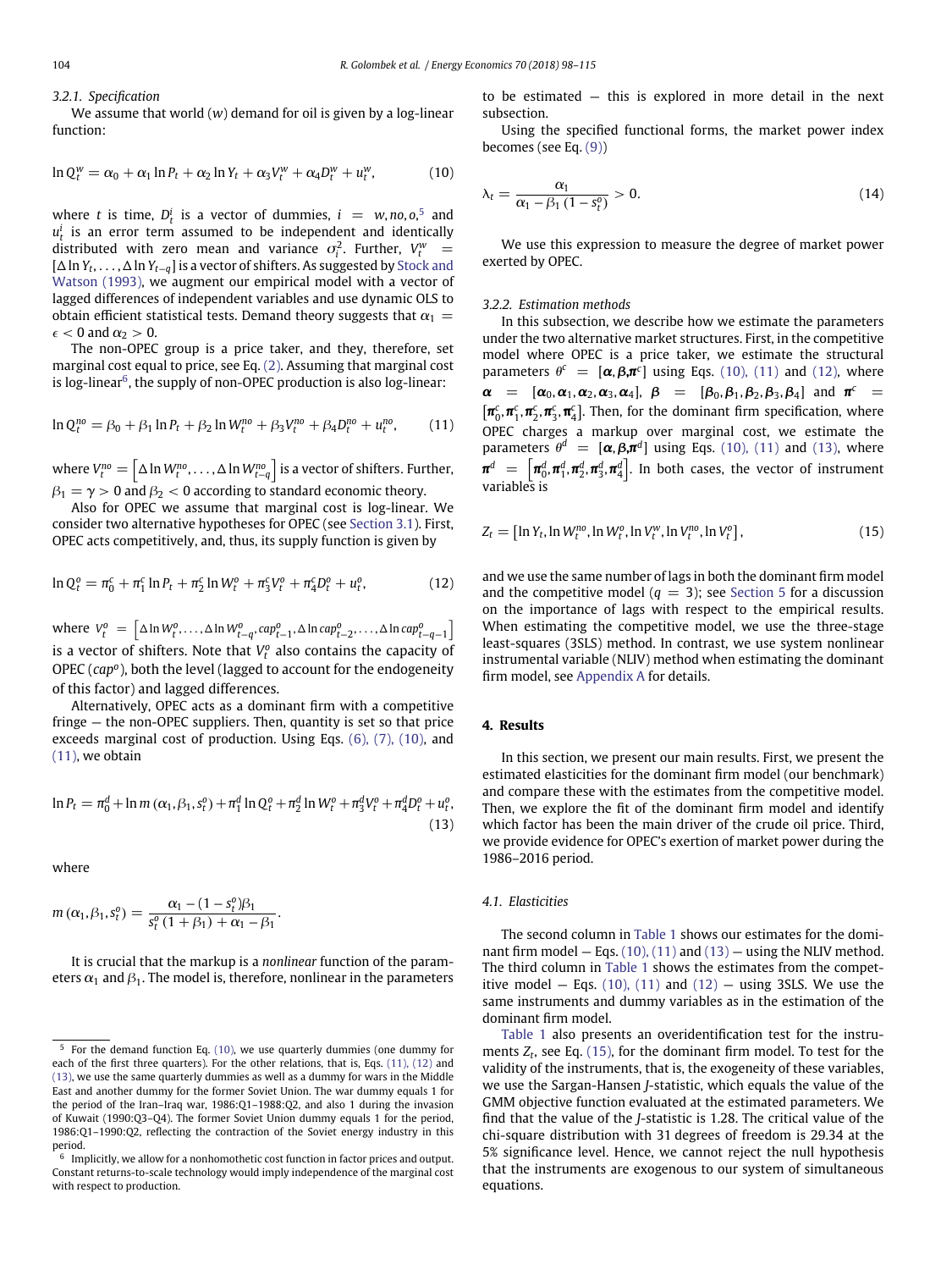<span id="page-7-1"></span>

| Table 1                                                     |  |
|-------------------------------------------------------------|--|
| Estimates for the dominant firm and the competitive models. |  |

| Models                                            |                                               | Dominant firm   |                                           |           | Competitive     |  |
|---------------------------------------------------|-----------------------------------------------|-----------------|-------------------------------------------|-----------|-----------------|--|
|                                                   |                                               | <b>NLIV</b>     |                                           |           | 3SLS            |  |
| World demand                                      |                                               |                 |                                           |           |                 |  |
| $\frac{\partial \ln Q^w}{\partial \ln P}$         | $\alpha_1$                                    | $-0.352(0.018)$ |                                           |           | 0.003(0.004)    |  |
| $\frac{\partial \ln Q^W}{\partial \ln Y}$         | $\alpha$                                      | 1.154(0.117)    |                                           |           | 0.543(0.010)    |  |
|                                                   |                                               |                 |                                           |           |                 |  |
| Non-OPEC supply                                   |                                               |                 |                                           |           |                 |  |
| $\frac{\partial \ln Q^{no}}{\partial \ln P}$      | $\beta_1$                                     | 0.322(0.034)    |                                           |           | 0.076(0.018)    |  |
| $\frac{\partial \ln Q^{no}}{\partial \ln W^{no}}$ | $\beta_2$                                     | $-0.758(0.372)$ |                                           |           | 0.392(0.107)    |  |
|                                                   |                                               |                 |                                           |           |                 |  |
| OPEC supply                                       |                                               |                 |                                           |           |                 |  |
| $\frac{\partial \ln MC^o}{\partial \ln Q^o}$      | $\pi^d_1$                                     | 1.545(0.904)    | $\frac{\partial \ln Q^0}{\partial \ln P}$ | $\pi_1^c$ | 0.194(0.083)    |  |
| $\frac{\partial \ln MC^o}{\partial \ln W^o}$      | $\pi_2^d$                                     | 1.516(0.247)    | $rac{\partial \ln Q^o}{\partial \ln W^o}$ | $\pi_2^c$ | $-0.183(0.157)$ |  |
| λ                                                 |                                               | 0.655(0.035)    |                                           |           |                 |  |
|                                                   |                                               |                 |                                           |           |                 |  |
|                                                   | Overidentification test $J \sim \chi^2$ (dof) |                 |                                           |           |                 |  |
| <i>I</i> -statistic                               |                                               | 1.281           |                                           |           | 1.437           |  |
|                                                   | Degrees of freedom                            | 31              |                                           |           | 31              |  |

Notes: We use quarterly data for the period 1986:Q1–2016:Q4; the heteroskedasticity and autocorrelation consistent (HAC) standard errors are shown in parenthesis. The table reports estimates for elasticities and the market power index  $\lambda$ . The second column shows the results for the dominant firm model, that is, Eqs. [\(10\), \(11\)](#page-6-4) and [\(13\),](#page-6-5) using a nonlinear instrumental variable (NLIV) method. The third column shows the estimates for the competitive model, that is, Eqs. [\(10\), \(11\)](#page-6-4) and [\(12\),](#page-6-6) using three-stage least-squares (3SLS) estimation. The predetermined exogenous variables used in the models are  $V_t^w = \Delta \ln Y_t, \ldots, \Delta \ln Y_{t-q}$  in the demand equation,  $V_t^{no} = \Delta \ln W_t^{no}, \ldots, \Delta \ln W_{t-q}^{no}$  in the non-OPEC supply equation and  $V_t^o =$ <br>  $\begin{bmatrix} \lambda \ln M_t^o, \ldots, \lambda \ln M_t^o, \ldots, \lambda \ln \cos \theta, \ldots, \lambda \ln \cos \theta, \ldots, \lambda \ln \cos \theta, \ldots, \lambda \ln \cos \theta, \ldots, \lambda \ln \cos \theta, \ldots, \lambda \ln \cos \theta, \ldots, \lambda \ln \cos \theta, \ldots, \lambda \ln \cos \theta$  $\Delta \ln W_t^o, \ldots, \Delta \ln W_{t-q}^o, cap_{t-1}^o, \Delta \ln cap_{t-2}^o, \ldots, \Delta \ln cap_{t-q-1}^o \right]$  in the OPEC equation, all with  $q = 3$ . In the dominant firm model,  $\lambda$  is evaluated at the mean of the market share of OPEC, and its standard error is computed using the delta method. The overidentification test of the instruments  $Z_t = [\ln Y_t, \ln W_t^{no}, \ln W_t^o, V_t^w, V_t^{no}, V_t^o]$  is shown in the lower table. The critical value of the chi-square distribution with 39 degrees of freedom at the 5% significance level is 54.572.

#### <span id="page-7-0"></span>*4.1.1. OPEC as the dominant firm*

*4.1.1.1. Price elasticity of oil demand.* The crude oil demand elasticity is estimated to be <sup>−</sup>0*.*35 (with standard error of 0.02).[7](#page-7-2) It is not easy to compare this estimate with previous studies because these are based on different data, techniques and periods: all these factors may lead to different estimates. Early studies by Cooper (2003), Dahl and [Yücel \(1991\), Gately and Huntington \(2002\) and Dees et al. \(2007\),](#page-16-2) among others, relied on OLS and reported statistically significant long-run price elasticities in the range of <sup>−</sup>0*.*3 to <sup>−</sup>0*.*6. Gately and Huntington (2002) [estimate a single demand equation for the 1971–](#page-16-3) 1997 period, allowing the demand response to a price increase to differ from the demand response to a price decrease. In their most preferred empirical specification, the long-run price elasticity for oil consumption per capita (due to a price increase) was estimated to be <sup>−</sup>0*.*64 for the group of OECD countries and <sup>−</sup>0*.*18 for non-OECD countries. Among non-OECD countries with a steady growth in per-capita income, the long-run price elasticity was estimated to be <sup>−</sup>0*.*12.

Similar to our paper, [Alhajji and Huettner \(2000\)](#page-16-6) also use instrumental variable techniques to estimate the dominant firm model. In their paper, the OPEC price-setting Eq. [\(13\)](#page-6-5) is omitted, thereby, de facto treating OPEC's production as exogenous. They obtain an estimate of the demand elasticity of -0.25. The difference between their estimate and our benchmark estimate (−0*.*35) reflects i) different [data, and ii\) a different estimation framework. First,](#page-16-6) Alhajji and Huettner (2000) use OECD demand data (not world demand data like we do), quarterly data for the 1973–1994 period (not 1986– 2016 like we do) and their data for cost of production for OPEC and non-OPEC differs from what we use. Second, by omitting the OPEC price-setting equation in their estimation, they do not take into account the effect of the endogenous variables on OPEC's markup. To illustrate the importance of the estimation strategy, we have reestimated our model equation by equation. With OLS, the estimated demand elasticity is 0.01 (0.00), whereas we obtain 0.00 (0.00) with IV (when the same instruments as in the benchmark case are used). These results clearly show the importance of specifying the market structure.

*4.1.1.2. Income elasticity.* We obtain an income elasticity of 1.15 (the standard error is 0.12). Most previous studies report an income elasticity that is less than one (Dahl and Yücel (1991), Alhajji and [Huettner \(2000\), Brook et al. \(2004\), Griffin and Schulman \(2005\),](#page-16-24) and others). [Gately and Huntington \(2002\)](#page-16-3) also estimate income elasticities for the 1971–1997 period. Similar to the price elasticity, they allow for asymmetric responses to a change in income, that is, the income elasticity related to a rise in income might differ from the one associated with a decrease in income. They estimate the income elasticity (in the case of higher income) to 0.56 for the group of OECD countries, as opposed to 0.53 for the group of non-OECD countries. For non-OECD countries with a steady growth in per-capita income, the long-run income elasticity was estimated to 0.95. The reasons we obtain a higher estimate of the income elasticity than other studies could be because i) we estimate a simultaneous structural model; ii) our specification of the demand function may differ from other studies, for example, with respect to lag structure (see the discussion in [Section 5\)](#page-11-0); and iii) our data period differs from the others.

*4.1.1.3. Non-OPEC supply.* For non-OPEC producers, we obtain a supply elasticity of 0.32 (the standard error is 0.03), meaning that a 1% increase in the crude oil price will increase extraction from the non-OPEC producers by 0.32%. There are not many estimates of the non-OPEC supply elasticity in the literature. One exception is the [Alhajji and Huettner \(2000\)](#page-16-6) study that obtained 0.29, which is close to our result. Turning to the factor price supply elasticity of non-OPEC, our estimate is −0*.*76 (the standard error is 0.39) that is, a 1% increase in the unit cost of extraction leads to a slightly smaller reduction in non-OPEC production.

*4.1.1.4. OPEC price-setting equation.* We estimate a marginal cost elasticity for OPEC - *∂* ln *MC<sup>o</sup> ∂* ln*Q<sup>o</sup>*  $\int$  of 1.55; this estimate is insignificant at the 5% level of significance (the standard error is 0.90), but significant at the 10% level. We can examine whether the marginal cost elasticities of OPEC and non-OPEC differ: a simple one-sided *t*-test suggests that at the 5% significance level, the marginal cost elasticity is larger for non-OPEC than for OPEC. This could be due to competitive advantages because reserves are more accessible and cheaper to exploit in OPEC than in non-OPEC countries.

The imprecise estimate of the marginal cost elasticity of OPEC may reflect omitted explanatory variables or poor data. For example, although the data on OPEC cost of production cover exploration, extraction and production, they may not adequately reflect the geology of the oil fields, such as the costs of new fields relative to the costs of fields under extraction. Alternatively, the insignificant marginal cost elasticity may reflect a serious misspecification because the model does not allow for dynamic behavior; for example, a higher OPEC capacity may be taken as a signal by non-OPEC producers of a permanent increase in future OPEC production. Such a signal may trigger a change in the non-OPEC extraction path, which may cause a response by OPEC.

<span id="page-7-2"></span><sup>7</sup> The standard errors are the Newey-West standard errors, which correct for heteroskedasticity and serial correlation in the coefficient covariance matrix. In the estimation, we employ three lags to estimate the Newey-West standard errors.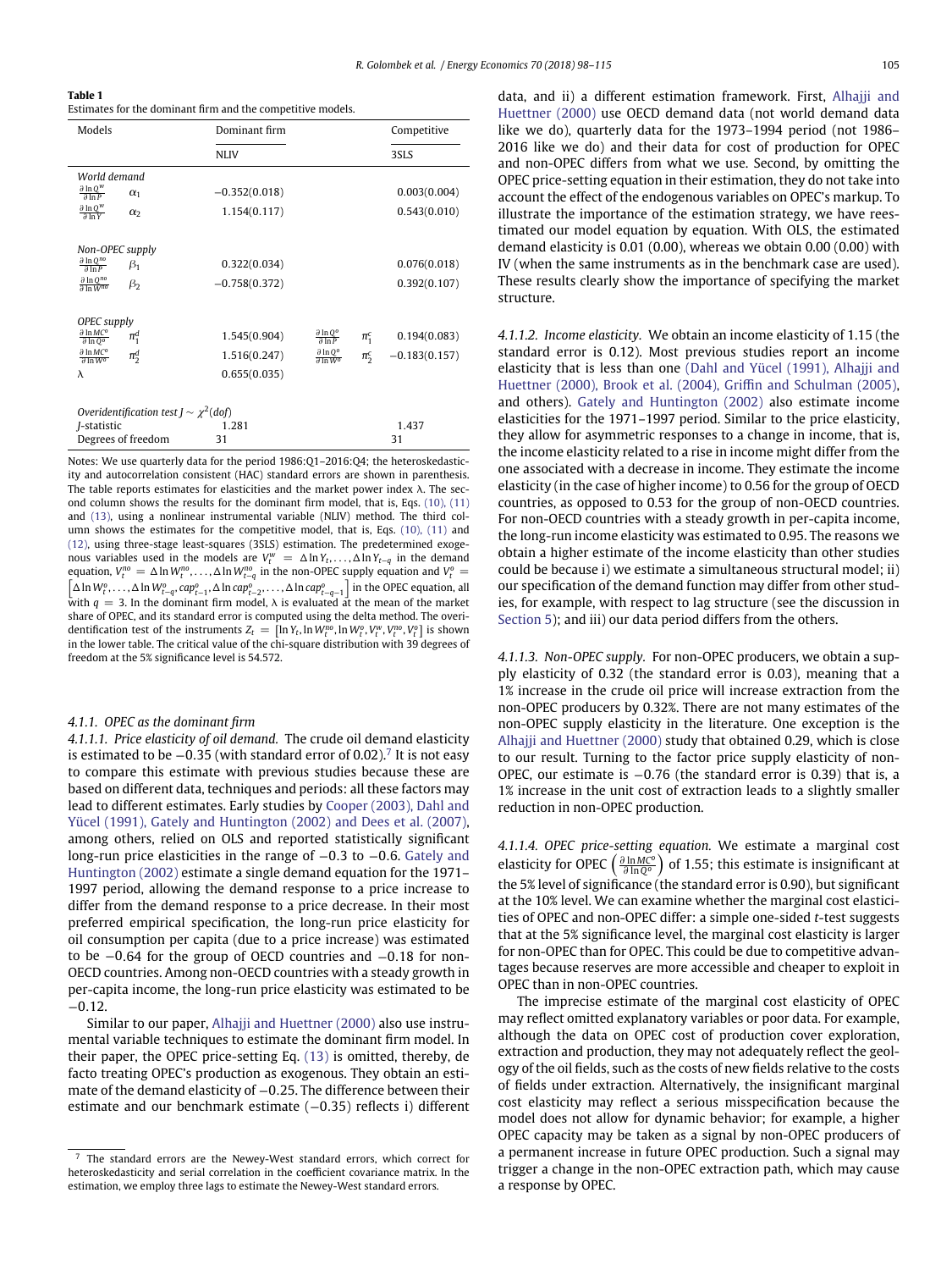The OPEC factor price elasticity - *∂* ln *MC<sup>o</sup> ∂* ln *W<sup>o</sup>*  $i$  is estimated to 1.52 (the standard error is 0.25). If OPEC production increases, then, *ceteris paribus*, the market price will fall, which would lower non-OPEC production, thereby, modifying the initial price reduction. We call this the *equilibrium* elasticity of OPEC production - *∂* ln *P ∂* ln*Q<sup>o</sup>* ), and it is straightforward to identify it in our framework: our estimate is <sup>−</sup>0*.*79 (the standard error is 0.05).[8](#page-8-1) The estimate of the market power index  $\lambda$  is 0.66, which is clearly above zero. Moreover, the market power index estimate is sharply estimated — its standard error is only 0.04. $9$  These results suggest that OPEC exerts market power; we return to this issue in [Section 4.3.](#page-8-3)

Finally, using our estimated parameters, we find that OPEC's markup, see Eq. [\(7\),](#page-5-6) varies between 2.3 and 8.1 with a mean of 5.3, that is, far above one.<sup>[10](#page-8-4)</sup>

#### *4.1.2. OPEC as a competitive supplier*

We now turn to the estimation of the competitive model: by comparing the benchmark model with the competitive model, we can quantify the misspecification bias induced by not accounting for OPEC taking into consideration that non-OPEC supply depends on OPEC's level of production, see Eq. [\(5\).](#page-4-2) The competitive model is estimated using 3SLS.

*4.1.2.1. Demand.* As seen from the last column in [Table 1,](#page-7-1) the demand elasticity has the wrong sign, but it is small and insignificant; 0.003 (0.004) versus <sup>−</sup>0*.*35 (0.02) in the benchmark case.[11](#page-8-5) In the competitive model, the estimated income elasticity is 0.54 (0.01), which is much smaller than the 1.15 estimate in the benchmark case. This suggests that not accounting for the non-competitive market structure in the specification of the econometric model leads to biases in the estimates of the demand and income elasticities.

*4.1.2.2. Non-OPEC supply.* The supply elasticity of non-OPEC is estimated to 0.08 (0.02), which is smaller than in the dominant firm model (0.32). The factor price elasticity of non-OPEC is alarming; it has the wrong sign (0.39) and the estimate is significant (the standard error is 0.11).

*4.1.2.3. OPEC supply.* When OPEC is assumed to act competitively, its estimated supply elasticity is 0.19 (0.08), which is small but somewhat higher than the supply elasticity of non-OPEC (0.08). The factor price elasticity of OPEC is insignificantly different from zero.

In summary, the insignificant factor price elasticity of OPEC, as well as the insignificant demand elasticity, should cast doubt about the empirical relevance of the competitive oil price model. In the remaining part of the paper, we, therefore, focus on the dominant firm model.

<span id="page-8-1"></span><span id="page-8-0"></span> $8$  Notice that

$$
\frac{\partial \ln P}{\partial \ln Q^o} = \frac{1}{\epsilon^o} = \frac{s^o}{\alpha_1 - \beta_1 (1 - s^o)}.
$$

The equilibrium elasticity is evaluated at the mean of the OPEC market share *so*. The standard error is computed using the delta method. Note that  $\hat{\epsilon}^0 = -\frac{1}{0.76} < -1$  at equilibrium.

## *4.2. Fit of the dominant firm model*

Using the estimated parameters of the dominant firm model, we evaluate the fit of the model using the exogenous variables for the 1986–2016 period. Then, we perform two counterfactual experiments to explore the relative importance of income and cost when explaining the long-run trends of price and quantities.

#### *4.2.1. In-sample prediction*

[Fig. 5](#page-9-0) shows the in-sample prediction of the dominant firm model. In general, the model tracks the main trends in the market reasonably well, but understandably misses some deviations from the trend.

- The dominant firm model is able to predict the decline in world oil consumption in 2009, as well as the recovery from 2010.
- The model also has some success in predicting the trend in non-OPEC supply. In particular, it predicts an increase in non-OPEC supply after 2012. This event coincides with an increase in extraction of light tight oil in the United States.
- However, the model does not capture abrupt changes in the oil price, for example, the sudden fall in 2014. The model is built to capture long-run trends, and, therefore, will have trouble predicting short-term dynamics.

We now examine which exogenous factor — world GDP or cost of oil production — that contributes most to the trends in oil consumption, non-OPEC supply, and the oil price predicted by the benchmark model.<sup>[12](#page-8-6)</sup> Each panel in [Fig. 6](#page-10-0) shows three curves. The solid curves are the predicted paths of quantities and prices, obtained by using the estimates of the benchmark model and the paths of *all* exogenous variables. The two other curves are derived from counterfactual experiments. First, we set the level of world GDP to be constant over time (equal to the 1997:Q1 level), and use the benchmark model's estimates and the paths of all *other* exogenous variables to predict the evolution of the endogenous variables. Second, we set the cost of oil production to be constant over time (equal to the 1997:Q1 levels), and use the benchmark model's estimates and the paths of all *other* exogenous variables to predict the evolution of the endogenous variables.

As seen from [Fig. 6,](#page-10-0) keeping GDP constant at its 1997:Q1 level has a large impact on all variables. Consumption and non-OPEC production remain roughly constant and even fall after 2005. Remarkably, most of the predicted increase in the oil price during the last part of the data period is due to higher income: if world GDP had stayed at its 1997:Q1 level, then, according to the model, the oil price in 2016 would have been roughly 15% above the 1997 price, whereas the predicted 2016 oil price when world GDP is *not* kept constant is roughly 120% above the 1997 price, see panel (c) in [Fig. 6.](#page-10-0) Finally, from panels (b) and (c), we see that cost of oil production has contributed to a higher oil price in the last six years.

To summarize, the path of world GDP explains most of the increase in the oil price between 1986 and 2016. Increased cost of production has, however, contributed to the increase in the oil price during the last six years. Note that a similar conclusion was found in [Smith \(2009\),](#page-17-4) who also examined the importance of demand and supply factors for the long-run behavior of the oil price, albeit using a somewhat different method than we do.

<span id="page-8-2"></span><sup>&</sup>lt;sup>9</sup> The market power index  $\lambda$  is evaluated at the mean of the OPEC market share  $s^o$ . The standard error is computed using the delta method.

<span id="page-8-4"></span><sup>&</sup>lt;sup>10</sup> Recall that in our estimation, we have imposed that the markup is strictly positive. Our point estimates clearly meet this restriction.

<span id="page-8-5"></span> $11$  The estimate of the demand elasticity in the competitive model can be compared with [Krichene \(2006\),](#page-17-9) who estimates a simultaneous equations model for world crude oil demand and competitive oil supply. Krichene applies the two-stage least-square method to estimate short-run elasticities, and error-correction methods to estimate the long-run demand elasticity using annual data from 1970 to 2005. He finds the demand elasticity to vary across countries, ranging from <sup>−</sup>0*.*03 to <sup>−</sup>0*.*08, which roughly resembles our result for the competitive model; namely, no price effect on demand.

<span id="page-8-6"></span><span id="page-8-3"></span><sup>&</sup>lt;sup>12</sup> There are clear limitations of the present analysis because we use a partial equilibrium framework. First, GDP and cost of oil production are likely to be dependent on each other. In addition, GDP may be affected by the price of oil, for example, as modeled by [Hassler et al. \(2012\).](#page-16-25)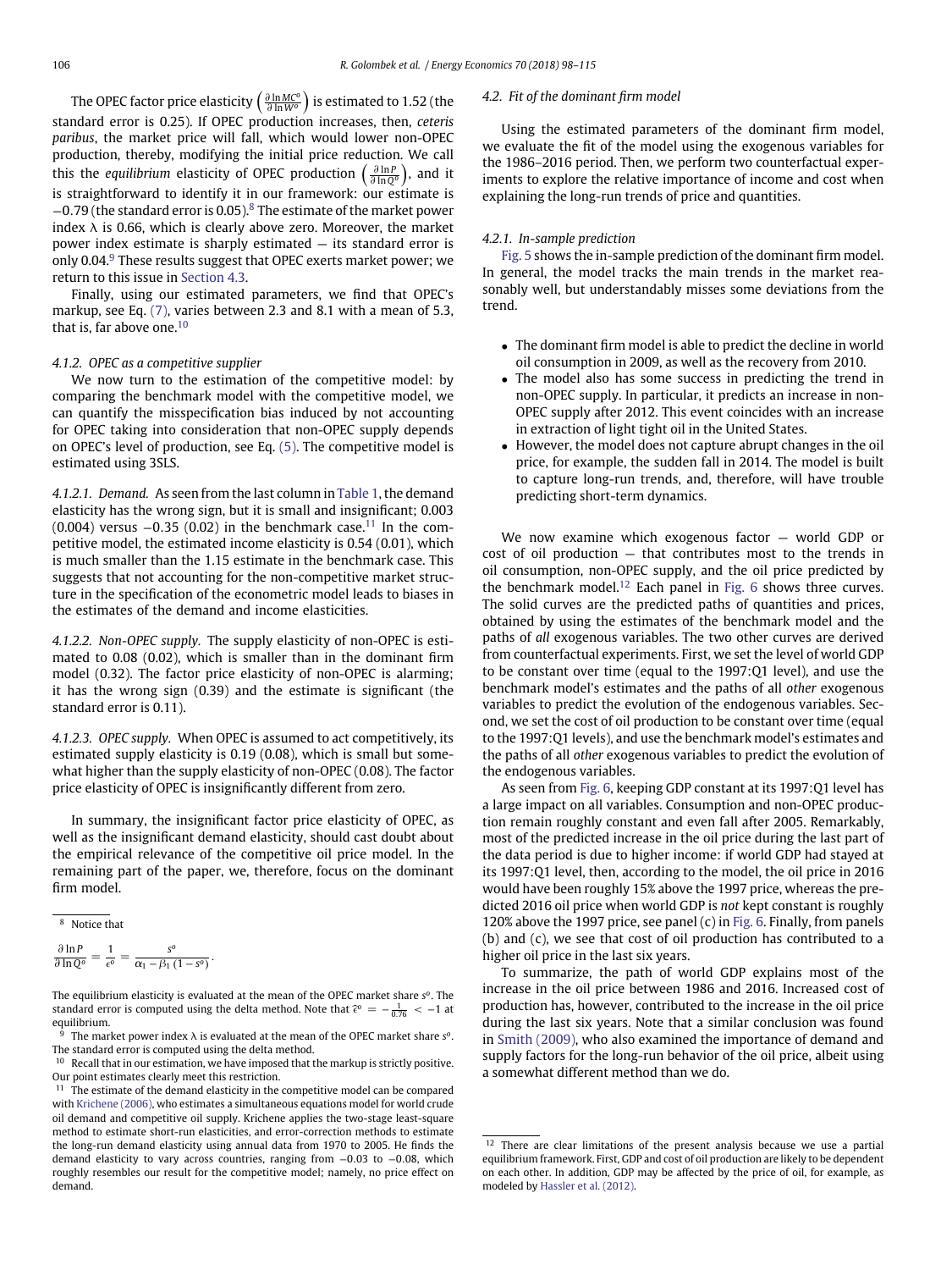

<span id="page-9-0"></span>**Fig. 5.** In-sample prediction for the dominant firm model. Notes: Panels (a)–(c) plot the in-sample prediction of world consumption, non-OPEC supply, and the real oil price (1996 USD) for the dominant firm model.

## *4.3. OPEC's market power*

We have documented that OPEC's market power index is high the estimate of  $\lambda$  is 0.66 at the mean value of the market share (the standard error is 0.04), see [Table 1.](#page-7-1) This clearly suggests that OPEC has market power. A simple approach to assess the market power of OPEC is to calculate the standard Lerner index *Lt*. Using Eq. [\(8\),](#page-5-3) we find

$$
L_t \equiv \frac{P_t - MC^o}{P_t} = \frac{\lambda_t s_t^o}{-\epsilon}.
$$

The Lerner index had a positive trend between 1986 (61%) and 1998 (86%). This trend is entirely driven by changes in OPEC's market share because, in our model, the elasticities are constant. Note

that  $L_t = \frac{1}{-e^{\theta}} = -\frac{\partial \ln P}{\partial \ln Q^{\theta}}$ , that is, the absolute value of the OPEC production elasticity increased over time in this period. After 1998, the Lerner index varied between 74% and 88%. For the entire 1986–2016 period, the average Lerner index was 79%.

Is it possible to test whether OPEC has market power? Here, there is a fundamental problem because the dominant firm model does not nest the competitive case; we have *assumed* that OPEC is a dominant firm that takes into consideration how the fringe responds to its production decisions, as shown in Eq. [\(5\).](#page-4-2) Hence,  $\lambda = 0$  is not defined in our dominant firm model.

We can, however, compute confidence intervals for the market power index, which will give information about OPEC's degree of market power, in particular how far the market power index is from zero. Because the market power index is nonlinear in the parameters and is not defined at zero, we rely on bootstrap methods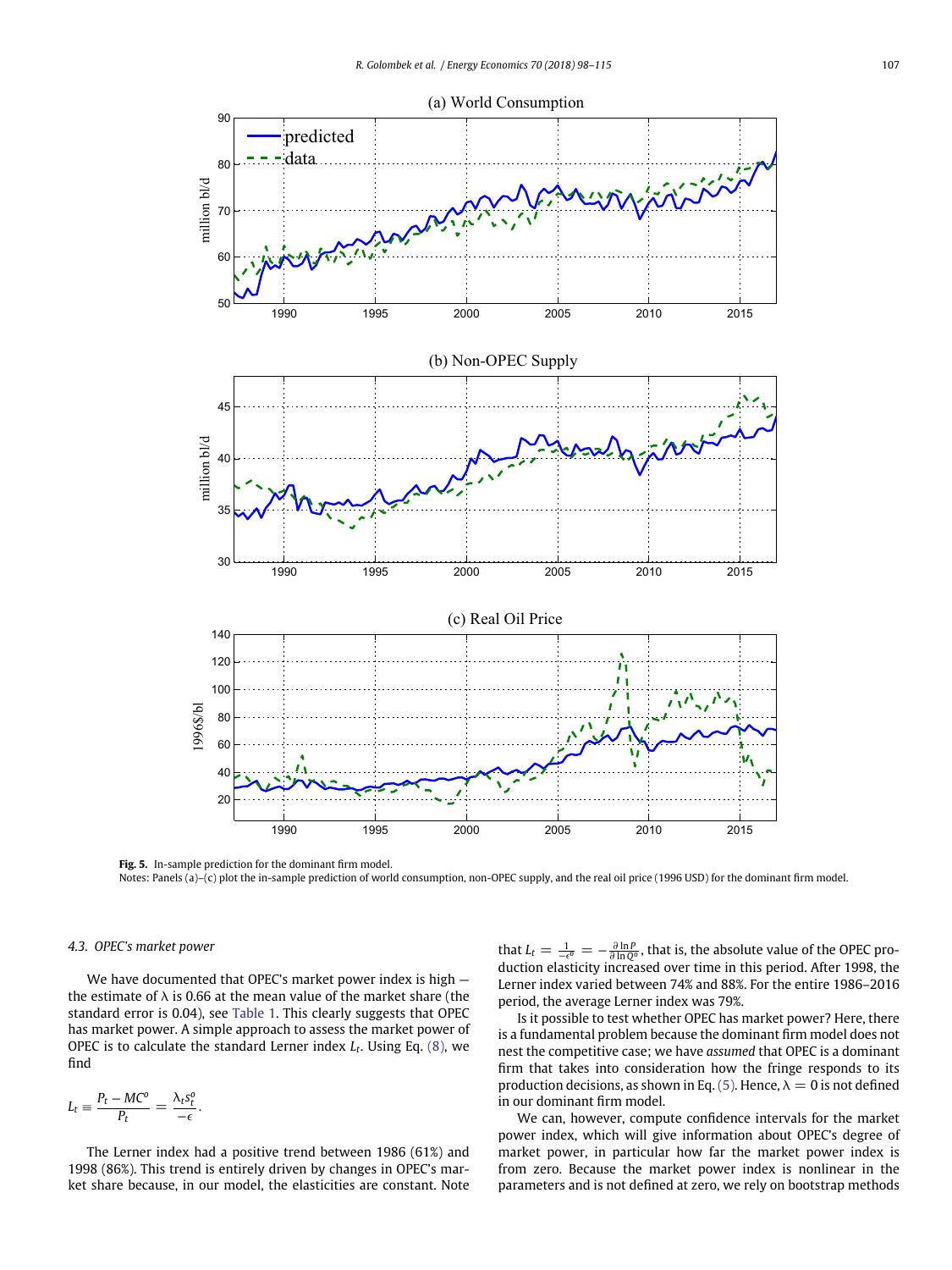

<span id="page-10-0"></span>**Fig. 6.** In-sample prediction for the dominant firm model with constant GDP or constant cost of oil production.

Notes: Panels (a)–(c) show the in-sample prediction for world consumption, non-OPEC supply, and the real oil price (2010 USD) for the dominant firm model in different scenarios. The solid line represents the in-sample prediction with all covariates in the model. The cross-solid line represents the in-sample prediction with fixed world GDP at the 1997:Q1 level. The dot-dash line represents the in-sample prediction with fixed costs of oil extraction in OPEC and non-OPEC at the 1997:Q1 levels. All series are normalized such that their 1997 values are equal to 100. The figure plots the bootstrap 99th percent confidence intervals using percentiles from the empirical sampling distribution of the market power index λ. We use a resampling method of the residuals to generate bootstrap data. Then, we estimate the dominant firm model and compute *λ* in each repetition. The number of bootstrap repetitions is 10,000.

to compute its sampling distribution. In particular, we compute confidence intervals using quantiles from the empirical sampling distribution.

First, we use re-sampling methods for the residuals to generate bootstrap data. In each iteration  $j, j = 1, \ldots, 10,000$ , we keep the exogenous variables fixed as in the data, and recompute the endogenous variables  $[\ln Q_t^w$ , ln $Q_t^{no}$ , ln $P_t$ ]. Then, for each iteration we estimate the model and use Eq.  $(14)$  to compute  $\lambda_j^*$  (\* denotes the estimate from the bootstrap process); see [Appendix B](#page-15-1) for more details. The set of all  $\lambda^*_j$  is the empirical distribution of  $\lambda$ . Finally, we construct the 99th percentile confidence interval (one for each year) using the bootstrap sampling distribution of  $\hat{\lambda}$ . [Fig. 7,](#page-11-1) which shows the confidence intervals for the market power index, reveals a significant degree of OPEC market power. In particular, for the entire sample period, the 99th percentile confidence intervals are well above zero.

To *test* whether OPEC has market power, we compare our benchmark dominant firm model with the alternative competitive model. To this end, we use the non-nested statistical test of [Smith \(1992\)](#page-17-10) for competing models that are estimated by the generalized method of moments, see [Appendix C.](#page-16-26) Here, we find that there is no evidence to reject the dominant firm model against the competitive model. In addition, we find strong evidence in favor of rejecting the competitive model against the dominant firm model. These results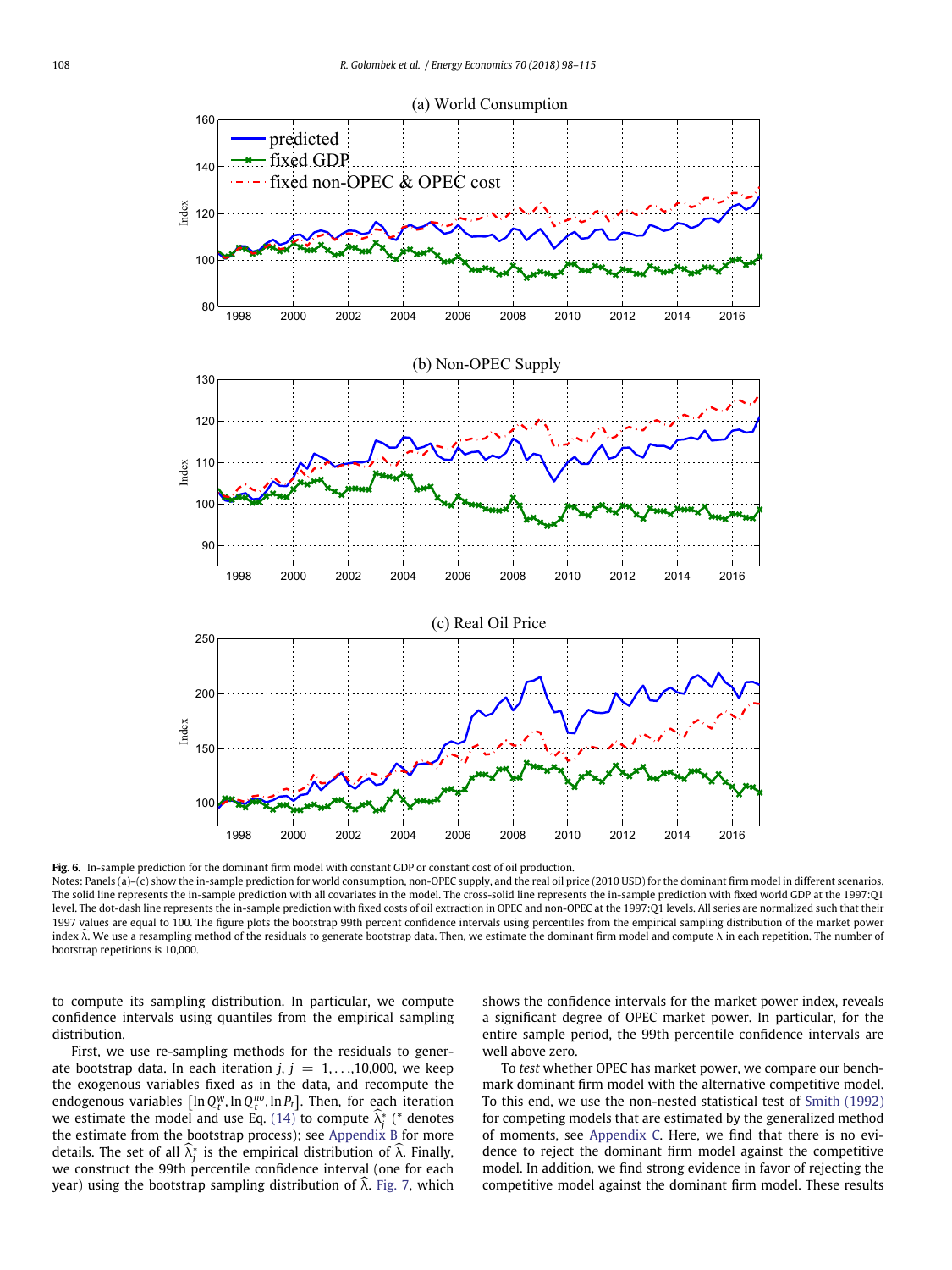

<span id="page-11-1"></span>**Fig. 7.** Bootstrap 99th percent confidence intervals of the market power index.

Notes: The figure plots the bootstrap 99th percent confidence intervals using percentiles from the empirical sampling distribution of the market power index *k*. We use a resampling method of the residuals to generate bootstrap data. Then, we estimate the dominant firm model and compute *k* in each repetition. The number of bootstrap repetitions is 10,000.

<span id="page-11-0"></span>lend support to the dominant firm model, and, thus, that OPEC exerted market power in the period, 1986–2016.

### **5. Further analysis**

We now examine how different econometric specifications and data may change our estimates. First, we explore the robustness of our estimates when we allow for different numbers of lags. Second, we investigate how the estimates vary between subperiods. This may shed light on parameter shifts due to structural changes in demand and supply. Third, we study the impact of using the consumer price of oil instead of the producer price of oil in the demand function. Fourth, we check whether the estimates change when we use alternative

#### <span id="page-11-2"></span>**Table 2**

Estimates using different numbers of lags: the dominant firm model.

cost data for the non-OPEC countries or an alternative definition of OPEC membership. Finally, we assume that only a few OPEC countries — OPEC core — exert market power, whereas all other OPEC members are de facto price takers.

## *5.1. Lags*

It is standard to include lags in oil market studies; for example, Hansen and Lindholt (2008) use 18 lags (monthly data) whereas [Kilian \(2009\)](#page-16-12) uses 12 lags in his VAR model (quarterly data). Below we, therefore, discuss the estimates of the dominant firm model under alternative assumptions about the number of lags.

In the benchmark case, we used three lags. [Table 2](#page-11-2) shows that the estimated coefficients for demand, non-OPEC supply and the

|            | 0 lag           | 3 lags          | 8 lags          | 12 lags         |
|------------|-----------------|-----------------|-----------------|-----------------|
|            | Static          | Benchmark       |                 |                 |
|            |                 |                 |                 |                 |
| $\alpha_1$ | $-0.295(0.019)$ | $-0.352(0.018)$ | $-0.350(0.018)$ | $-0.367(0.020)$ |
| $\alpha_2$ | 1.040(0.082)    | 1.154(0.117)    | 1.197(0.128)    | 1.243(0.150)    |
|            |                 |                 |                 |                 |
| $\beta_1$  | 0.325(0.036)    | 0.322(0.034)    | 0.300(0.032)    | 0.293(0.036)    |
| $\beta_2$  | $-0.797(0.361)$ | $-0.758(0.372)$ | $-0.579(0.363)$ | $-0.543(0.375)$ |
|            |                 |                 |                 |                 |
| $\pi_1^d$  | 7.681(16.009)   | 1.545(0.904)    | 0.063(0.855)    | $-1.264(0.740)$ |
| $\pi_2^d$  | 0.424(3.291)    | 1.516(0.247)    | 1.749(0.228)    | 1.944(0.225)    |
|            | 0.613(0.041)    | 0.655(0.035)    | 0.670(0.035)    | 0.686(0.038)    |
|            |                 |                 |                 |                 |

Notes: We use quarterly data for the period 1986:Q1–2016:Q4; the heteroskedasticity and autocorrelation consistent (HAC) standard errors are shown in parenthesis. The table reports estimates of elasticities and the market power index *k* for the dominant firm model using different numbers of lags for the lagged differences of (log of) the exogenous variables *V<sup>w</sup> <sup>t</sup>* , *Vno <sup>t</sup>* and *V<sup>o</sup> <sup>t</sup>* in Eqs. [\(10\), \(11\) and \(13\).](#page-6-4)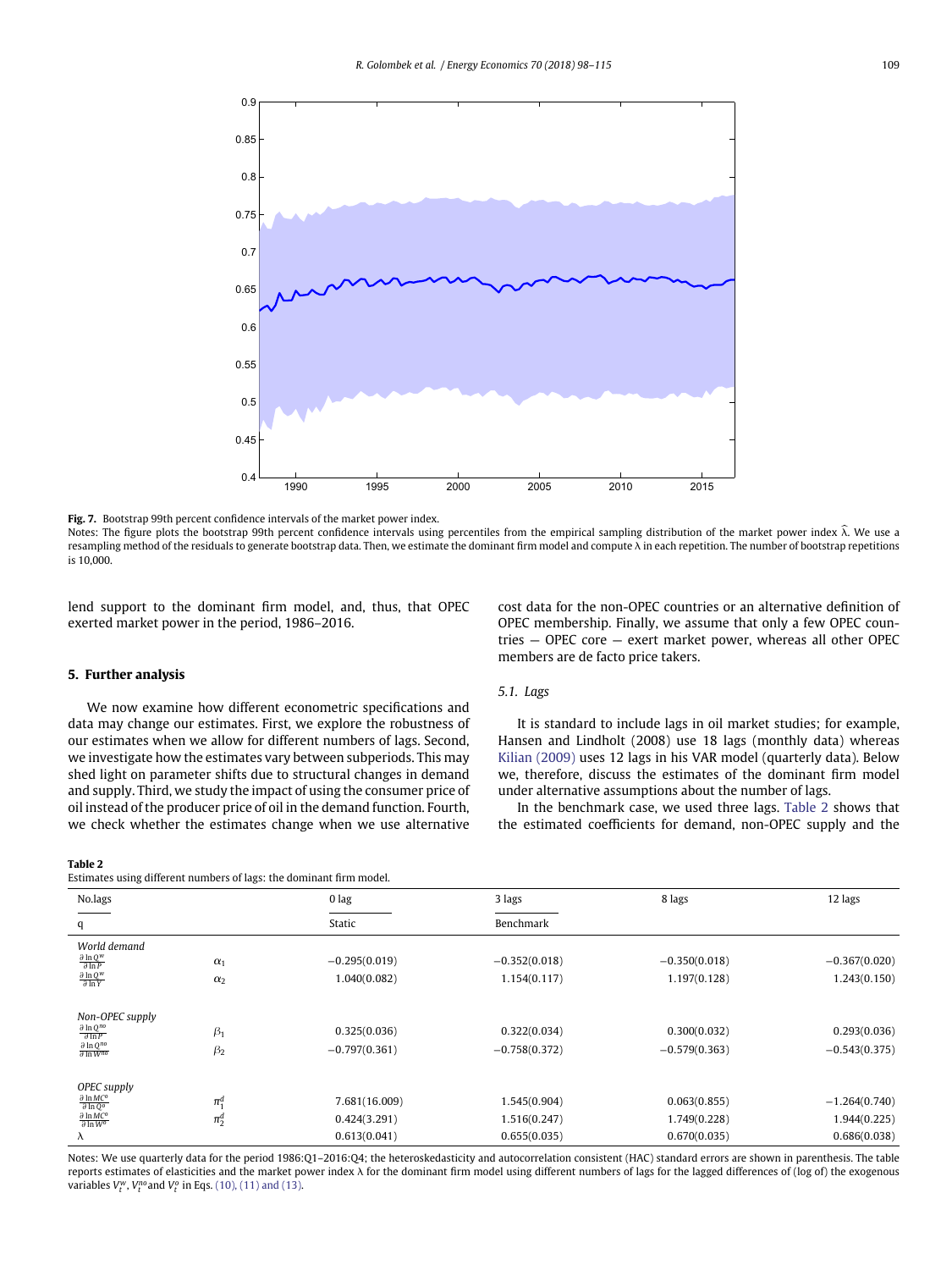market power index are robust with respect to the number of lags. For example, the estimate of the demand elasticity varies between <sup>−</sup>0*.*30 (no lag) and <sup>−</sup>0*.*37 (12 lags), and the non-OPEC supply elasticity varies between 0.33 (no lag) and 0.29 (12 lags). On the other hand, the estimated OPEC parameters are sensitive to the lag specification. For example, the OPEC factor price elasticity varies between 7.68 (no lag) and 0.06 (8 lags), and the marginal cost elasticity of OPEC becomes negative with 12 lags. (This elasticity is not significantly different from zero for any lag specification, except the benchmark case.) The lack of stability may be due to no dynamic behavior in the model; see the discussion above.

#### *5.2. Data period*

In our estimations, we assumed constant parameter values over the data period, 1986:Q1–2016:Q4. This may be a strong assumption because of structural changes in demand and supply. For example, over time a higher share of crude oil has been used in the transportation sector, which, according to several studies, has a lower demand elasticity than other oil-consuming sectors, such as the manufacturing industry and power generation. Similarly, rapid growth in some Asian countries has increased this region's share of global oil consumption — these countries may have a different demand structure than OECD countries, and also a higher income elasticity of oil, see the discussion related to [Fig. 2.](#page-4-0) The energy and environmental policy in OECD countries, and also discoveries of unconventional petroleum deposits in non-OPEC countries, may have a powerful impact on OPEC's ability to act as a profit-maximizing cartel, and, thus, on total OPEC production.

To investigate the variation in the parameters across periods, we divide the data period into two subperiods, 1986–2000 and 2001– 2016, and estimate the benchmark model separately for each of these subperiods, see [Table 3.](#page-12-0) When splitting the original time period into two subperiods, the two estimates of the demand elasticity do not differ much (−0*.*42 versus <sup>−</sup>0*.*38) and they are close to the benchmark estimate (−0*.*35). On the other hand, for the income elasticity, the difference in the subperiod estimates is large; 0.18 (1986–2002) versus 1.23 (2001–2016). The 2001–2016 estimate probably mirrors the rapid growth of China and India in this period.

For non-OPEC, the supply elasticity is robust with respect to the estimation period, whereas the factor price elasticity is either insignificant (1986–2000) or has the wrong sign (2001–2016). For OPEC, the factor price elasticity is robust with respect to the sample period, whereas the marginal cost elasticity is insignificant (and has

#### <span id="page-12-0"></span>**Table 3**

| Estimates for different time periods: the dominant firm model. |  |
|----------------------------------------------------------------|--|
|----------------------------------------------------------------|--|

| Periods                                                   |            | 1986-2016                                                                                                   | 1986-2000       | 2001-2016       |
|-----------------------------------------------------------|------------|-------------------------------------------------------------------------------------------------------------|-----------------|-----------------|
|                                                           |            | Benchmark                                                                                                   |                 |                 |
| World demand                                              |            |                                                                                                             |                 |                 |
| $\partial \ln Q^W$<br>$\partial \ln P$                    | $\alpha_1$ | $-0.352(0.018)$                                                                                             | $-0.422(0.046)$ | $-0.379(0.022)$ |
| $\partial \ln Q^W$<br>$\partial \ln Y$                    | $\alpha_2$ | 1.154(0.117)                                                                                                | 0.181(0.256)    | 1.228(0.656)    |
| Non-OPEC supply                                           |            |                                                                                                             |                 |                 |
| $\partial \ln Q^{no}$<br>$\partial \ln P$                 | $\beta_1$  | 0.322(0.034)                                                                                                | 0.238(0.091)    | 0.271(0.040)    |
| $\partial \ln Q^{no}$<br>$\partial \ln W^{no}$            | $\beta_2$  | $-0.758(0.372)$                                                                                             | 0.123(0.692)    | $-0.558(0.269)$ |
| OPEC supply                                               |            |                                                                                                             |                 |                 |
| $\partial$ ln MC <sup>o</sup><br>$\partial \ln 0^\circ$   | $\pi_1^d$  | 1.545(0.904)                                                                                                | $-0.523(1.296)$ | $-0.561(0.987)$ |
| $\partial$ ln MC <sup>o</sup><br>$\partial \ln W^{\circ}$ | $\pi_2^d$  | 1.516(0.247)                                                                                                | 1.402(0.685)    | 1.413(0.451)    |
| λ                                                         |            | 0.655(0.035)                                                                                                | 0.751(0.091)    | 0.714(0.041)    |
|                                                           |            | فسيطينهم والمتفيد المستميم ويفرد وسنا والمتحارث والمتحامي والمستحدث والمستحدث وبالمستحدث والمالية والمستحار |                 |                 |

Notes: We use quarterly data; the heteroskedasticity and autocorrelation consistent (HAC) standard errors are shown in parenthesis. The table reports estimates of [elasticities and the market power index](#page-6-4)  $\lambda$  for the dominant firm model  $-$  Eqs. (10), (11) and (13).

the wrong sign) in each subperiod. The latter result indicates that the model is too simple to represent the dynamics of the oil market, at least within a period of 15 years.

## *5.3. The consumer price of oil*

In our analysis, we have used the crude oil price as an explanatory variable for both oil producers and oil consumers; this is standard in the literature. However, consumers in OECD countries typically face a higher price of oil than producers; the difference reflects costs (and profits) of refineries, costs (and profits) of transport of crude oil and oil products, and taxes (value added, energy and environmental taxes, etc.). However, in several non-OECD countries, oil products are subsidized. In this subsection, we first construct a global consumer price for oil products, and then estimate the model using this consumer price as the explanatory variable in the demand function. By using the consumer price of oil products as an explanatory variable, our estimated demand elasticity becomes comparable to demand elasticities that are obtained from other econometric studies.

To calculate a global end-user price of oil, we use data from Energy Prices and Taxes and Energy Balances of non-OECD countries (which also contain OECD data) from the [IEA.](#page-16-27) Because Energy Prices and Taxes has not published detailed end-user prices for oil products after 2010, our series for the consumer price covers the period 1996– 2010. Finally, the consumer price data are annual, and we, therefore, transform this series into a quarterly series. To this end, we assume that in each year, the quarterly changes in the consumer price are identical to the quarterly changes in the crude oil price.

[Table 4](#page-12-1) shows the estimates when we use the world consumer price of oil (instead of the crude oil price — PPI) as the explanatory variable in the demand function. For some elasticities, the change is small; the demand elasticity is now –0.24 (–0.35 if we use the PPI as the explanatory variable in the demand function), whereas, for other parameters, the change is larger; the non-OPEC supply elasticity is 0.53 (0.36 if we use the PPI), and the market power index is 0.44 (0.63 if we use the PPI). To sum up, overall the estimates are moderately affected by using the global consumer price of oil products in the demand function (instead of the crude oil price).

## *5.4. Alternative cost data for non-OPEC*

In the benchmark estimation, we used the US PPI index for oil and gas field machinery and equipment costs as a proxy for cost

## <span id="page-12-1"></span>**Table 4**

| Estimates using the consumer price of oil: the dominant firm model. |  |  |  |
|---------------------------------------------------------------------|--|--|--|
|---------------------------------------------------------------------|--|--|--|

| Prices                                              |            | Crude oil price | Consumer price  |
|-----------------------------------------------------|------------|-----------------|-----------------|
|                                                     |            | 1986-2010       | 1986-2010       |
| World demand                                        |            |                 |                 |
| $\partial \ln Q^W$<br>$\partial \ln P$              | $\alpha_1$ | $-0.352(0.022)$ | $-0.239(0.033)$ |
| $\partial \ln Q^W$<br>$\partial \ln Y$              | $\alpha$   | 1.119(0.149)    | 1.181(0.173)    |
| Non-OPEC supply                                     |            |                 |                 |
| $\partial \ln Q^{no}$<br>$\partial \ln P$           | $\beta_1$  | 0.357(0.040)    | 0.530(0.055)    |
| $\partial \ln Q^{no}$<br>$\partial \ln W^{no}$      | $\beta_2$  | $-1.237(0.340)$ | $-2.024(0.498)$ |
| OPEC supply                                         |            |                 |                 |
| $\partial$ ln MC <sup>o</sup><br>$\partial \ln Q^o$ | $\pi_1^d$  | 1.932(1.015)    | 1.860(1.084)    |
| $\partial \ln MC^o$<br>$\partial \ln W^0$           | $\pi_2^d$  | 1.373(0.266)    | 1.356(0.274)    |
| λ                                                   |            | 0.631(0.040)    | 0.438(0.049)    |

Notes: We use quarterly data for the period 1986:Q1–2009:Q4. The heteroskedasticity and autocorrelation consistent (HAC) standard errors are shown in parenthesis. The table reports estimates of elasticities and the market power index *k* for the dominant firm model using either the crude oil price or the world consumer price as an explanatory variable for demand for oil.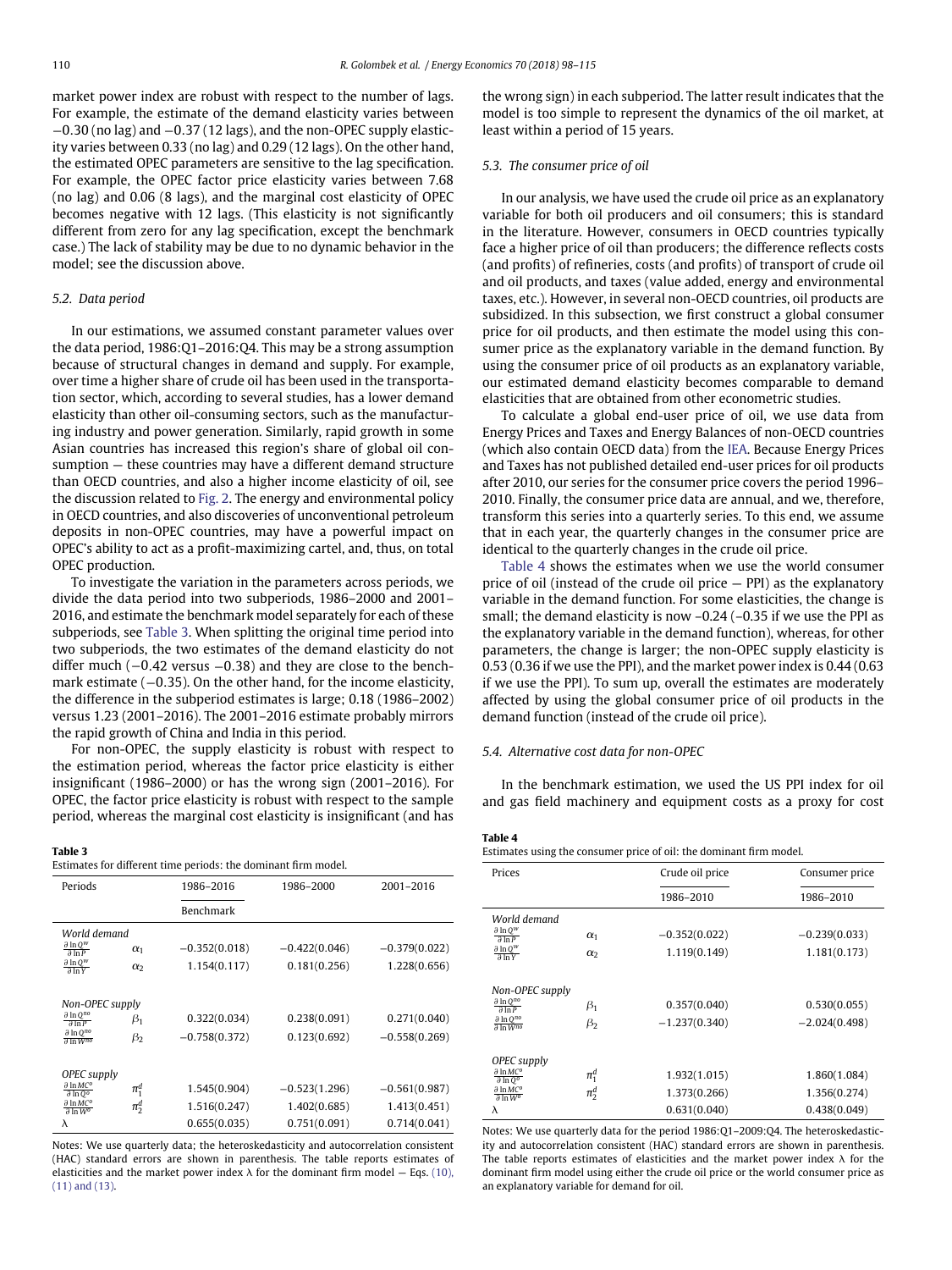<span id="page-13-0"></span>**Table 5**

Estimates using alternative non-OPEC cost data: the dominant firm model.

| Prices                                                         |                 | <b>PPI</b>          | PPI                           | Oil equipment cost |
|----------------------------------------------------------------|-----------------|---------------------|-------------------------------|--------------------|
|                                                                |                 | 1986–2016 benchmark | 1986-2009                     | 1986-2009          |
|                                                                | World demand    |                     |                               |                    |
| $\partial \ln Q^w$<br>$\partial \overline{ln P}$               | $\alpha_1$      | $-0.352(0.022)$     | $-0.367(0.020)$               | $-0.212(0.032)$    |
| $\partial \ln Q^W$<br>$\partial \ln Y$                         | $\alpha$        | 1.119(0.149)        | 1.077(0.161)                  | 0.847(0.096)       |
|                                                                |                 |                     |                               |                    |
|                                                                | Non-OPEC supply |                     |                               |                    |
| $\partial \ln Q^{no}$<br>$\partial$ InP                        | $\beta_1$       | 0.357(0.040)        | 0.344(0.035)                  | 0.671(0.068)       |
| $\partial \ln Q^{no}$<br>$\partial \ln W^{no}$                 | $\beta_2$       | $-1.237(0.340)$     | $-1.175(0.402) -1.673(0.323)$ |                    |
|                                                                |                 |                     |                               |                    |
| OPEC supply                                                    |                 |                     |                               |                    |
| $\partial \ln MC^o$<br>$\partial \ln Q^o$                      | $\pi^d_1$       | 1.932(1.015)        | 1.857(1.049)                  | 2.397(0.963)       |
| $\partial$ ln MC <sup>o</sup><br>$\partial \ln W$ <sup>o</sup> | $\pi_2^d$       | 1.373(0.266)        | 1.332(0.261)                  | 1.242(0.250)       |
| λ                                                              |                 | 0.631(0.040)        | 0.648(0.034)                  | 0.353(0.057)       |
|                                                                |                 |                     |                               |                    |

Notes: We use quarterly data for the period 1986:Q1–2009:Q4. The heteroskedasticity and autocorrelation consistent (HAC) standard errors are shown in parenthesis. The table reports estimates of elasticities and the market power index  $\lambda$  for the dominant firm model using either the PPI oil and gas field machinery and equipment or the oil lease equipment cost for non-OPEC cost of production in the periods 1986–2016 and 1986–2009.

of production for the non-OPEC countries. We used this quarterly series because it is available for the whole sample period. The PPI has three major weaknesses. First, while economic theory suggests to use data for *marginal* cost, the PPI measures *average* cost. Second, the PPI is constructed for the US industry, and, hence, it does not cover other countries. Needless to say, costs may vary significantly between non-OPEC countries. Ideally, we would like to use countryspecific indices. Third, the PPI may not capture important shifts in the cost structure of non-OPEC producers. To explore the sensitivity of the cost data, we reestimate our model using the US oil lease equipment cost from [EIA \(2010\),](#page-16-28) which is available for the period 1986–2009. This annual series is transformed into a quarterly series, assuming that, in each year, it has the same quarterly pattern as the PPI.

Note that the cost data in [EIA \(2010\)](#page-16-28) indicate that the US PPI index has underestimated the increase in average cost of producing oil in the period 2003–2009. According to the EIA report, fluctuations in US oil production equipment costs in 2003–2009 are mainly due to an increase in steel prices, reflecting increased demand from China.

The empirical results are shown in [Table 5.](#page-13-0) The first column shows the benchmark. Here, the PPI is used for non-OPEC cost and the sample period is 1986–2016. The second column shows the estimates when the sample period is 1986–2009 and the PPI is (still) used for non-OPEC cost. Hence, the difference between columns 1 and 2 is the effect of reducing the sample period from 2016 to 2009; this has a negligible effect on most estimates. The last column shows the estimates when the data from [EIA \(2010\)](#page-16-28) are used for the cost of non-OPEC, and the sample period is 1986–2009. Thus, by comparing columns 2 and 3, we identify the partial effect of replacing the PPI with data from [EIA \(2010\).](#page-16-28) As seen from [Table 5,](#page-13-0) the price elasticity of demand drops from 0.37 (column 2) to 0.21 (column 3), and the non-OPEC supply elasticity increases from 0.34 to 0.67. These changes imply a lower market power index when the data from [EIA \(2010\)](#page-16-28) are used; 0.65 vs. 0.35. On the other hand, using 95% confidence intervals, we find that the income elasticity and also the non-OPEC cost elasticity do not differ significantly between the two cases.

## *5.5. The role of entry and exit from OPEC*

In our benchmark, OPEC membership is taken from the EIA database. Here, a country being a member of OPEC in the most current year is considered an OPEC member in *all* previous years.

<span id="page-13-2"></span>

| Table |  |  |  |  |
|-------|--|--|--|--|
|-------|--|--|--|--|

Estimates using alternative definitions of OPEC: the dominant firm model.

| Def. of OPEC                                            |            | OPEC original   | OPEC with entry & exit |
|---------------------------------------------------------|------------|-----------------|------------------------|
|                                                         |            | Benchmark       |                        |
| World demand                                            |            |                 |                        |
| $\frac{\partial \ln Q^w}{\partial \ln P}$               | $\alpha_1$ | $-0.352(0.018)$ | $-0.344(0.021)$        |
| $\frac{\partial \ln Q^W}{\partial \ln Y}$               | $\alpha$   | 1.154(0.117)    | 1.140(0.116)           |
|                                                         |            |                 |                        |
| Non-OPEC supply                                         |            |                 |                        |
| $\partial \ln Q^{no}$<br>$\partial \ln P$               | $\beta_1$  | 0.322(0.034)    | 0.326(0.036)           |
| $\partial \ln Q^{no}$<br>$\partial \ln W^{no}$          | $\beta_2$  | $-0.758(0.372)$ | $-0.864(0.364)$        |
|                                                         |            |                 |                        |
| OPEC supply                                             |            |                 |                        |
| $\partial$ ln MC <sup>o</sup><br>$\partial \ln 0^\circ$ | $\pi_1^d$  | 1.545(0.904)    | 0.805(1.217)           |
| $\partial$ ln MC <sup>o</sup><br>$\partial \ln W^o$     | $\pi_2^d$  | 1.516(0.247)    | 1.410(0.326)           |
| λ                                                       |            | 0.655(0.035)    | 0.642(0.038)           |

Notes: We use quarterly data for the period 1986:Q1–2016:Q4. The heteroskedasticity and autocorrelation consistent (HAC) standard errors are shown in parenthesis. The table reports estimates of elasticities and the market power index  $\lambda$  for the dominant firm model using two alternative definitions of OPEC membership: 1) current status, see [EIA \(2017\);](#page-16-16) and 2) adjustment for entry and exit, see [OPEC \(2017\)](#page-17-11) .

In our benchmark, OPEC members are, therefore, Algeria, Angola, Ecuador, Gabon, Iran, Iraq, Kuwait, Libya, Nigeria, Qatar, Saudi Arabia, United Arab Emirates (UAE) and Venezuela (in all years in the period 1986–2016).

Needless to say, over time, some countries enter or exit the group of OPEC[.13](#page-13-1) To identify the robustness of our estimates with respect to the definition of OPEC, we have reestimated the model, requiring that, in each year, OPEC consists of those countries that were actually members in that year, see [OPEC \(2017\).](#page-17-11) We find that demand and non-OPEC parameters are robust to the data adjustment, see [Table 6.](#page-13-2) Hence, the estimate of the market power index hardly changes. For OPEC, the estimate of how higher cost impacts marginal cost is almost unchanged, whereas the estimate of how increased oil extraction impacts marginal cost is decreased.

### *5.6. OPEC core*

So far, we have assumed that OPEC is a coordinated group facing a competitive fringe. However, several papers have pointed out that OPEC countries are heterogeneous and should be analyzed accordingly. [Mabro \(1998\),](#page-17-12) reviewing the OPEC literature, emphasizes events where the behaviors of OPEC countries have varied. For example, the oil price increase in 1973 was induced by some Arab countries, whereas both Arab Iraq and non-Arab Iran did not join the embargo. The Iraq–Kuwait war caused only a shortrun price increase because a few OPEC countries, in particular, Saudi Arabia and UAE, increased their supply to counteract lower produc-tion from Iraq and Kuwait.<sup>[14](#page-13-3)</sup>

To explain asymmetric OPEC behavior, Hnyilicza and Pindyck (1976) [suggest dividing OPEC countries into two groups — savers and](#page-16-29) spenders — whereas [Eckbo \(1976\)](#page-16-30) distinguishes between the price pushers, the expansion fringe, and core OPEC members, the latter group consisting of Saudi Arabia and Kuwait, as well as some other countries. [Brémond et al. \(2012\)](#page-16-31) use the grouping of Hnyilicza and Pindyck (1976) [and conclude that, at least the group of savers, acts](#page-16-29) as a cartel. [Griffin \(1985\)](#page-16-5) tests Eckbo's grouping, and concludes that countries within each group do not have similar behavior, but still he

<span id="page-13-1"></span><sup>&</sup>lt;sup>13</sup> According to [OPEC \(2017\),](#page-17-11) Angola joined OPEC in 2007; Gabon terminated its membership in 1995, but rejoined in 2016; Ecuador was suspended in 1992, but rejoined in 2007; and Indonesia was suspended in 2009, but rejoined in 2016.  $14$  For a study on Saudi Arabia's behavior within OPEC, see [Alkhathlan et al. \(2014\).](#page-16-32)

<span id="page-13-3"></span>They conclude that the primary goal of Saudi Arabia is to stabilize OPEC production.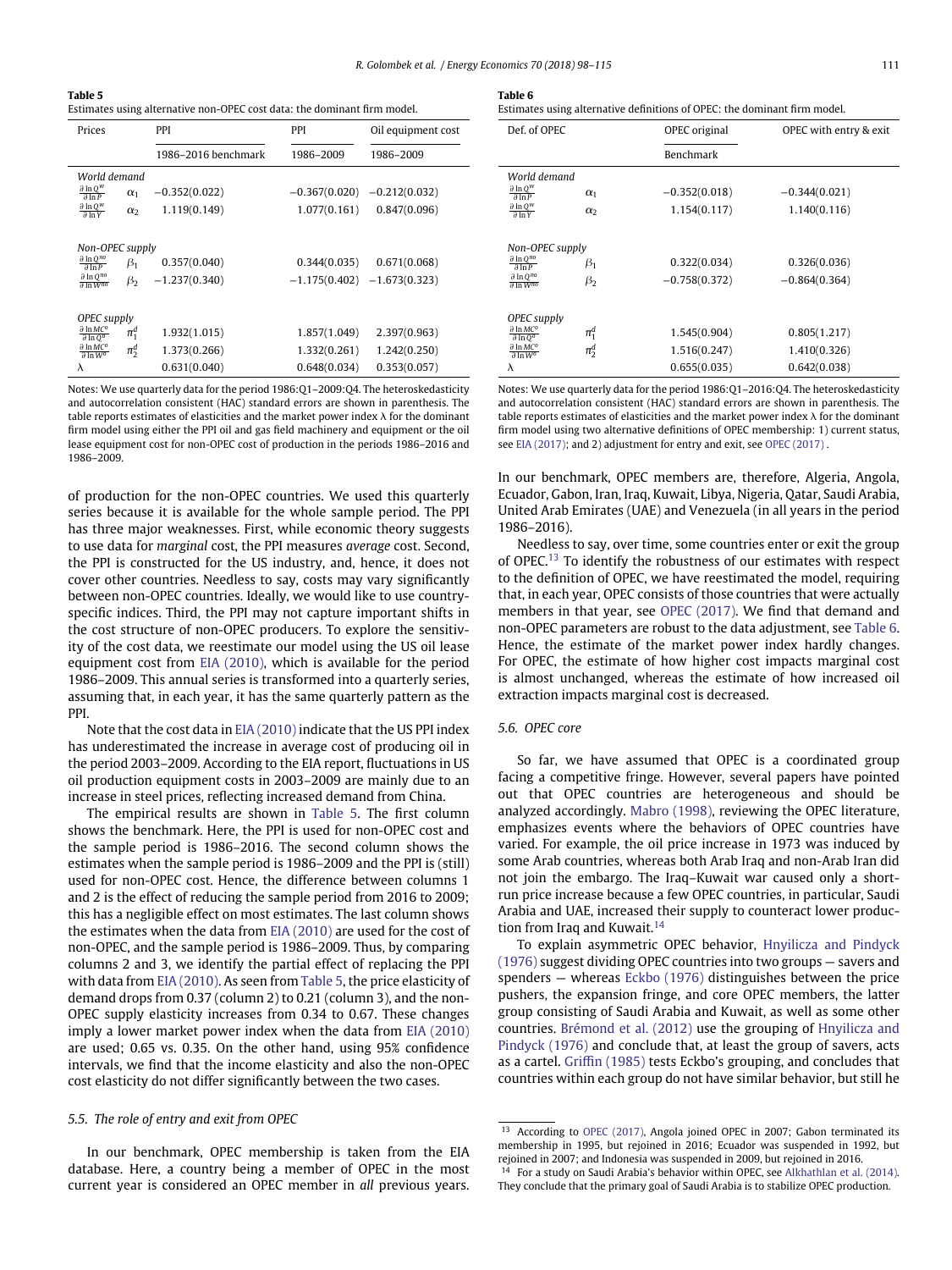prefers Eckbo's grouping rather than treating OPEC as a monolithic unit. [Alhajji and Huettner \(2000\)](#page-16-6) estimate a dominant firm model (with the caveats explained above) and conclude that the behavior of the OPEC core countries is not consistent with the dominant firm model. However, [Hansen and Lindholt \(2008\)](#page-16-7) find evidence that OPEC core countries have acted as a dominant firm after 1994. For comparison with other papers, we now estimate the dominant firm model for the OPEC core countries (Saudi Arabia, Kuwait, Qatar and UAE), assuming that all other oil-producing countries belong to the fringe. Below, this case is referred to as OPEC core.

In [Section 2,](#page-1-0) we explained that we do not have country-specific cost data, only cost of production for an OPEC country and cost of production for a non-OPEC country (both vary over time). We, therefore, assume that cost of production of the new fringe consists of a weighted average of cost of production of a non-OPEC country and cost of production of an (original) OPEC country, with weights equal to the production share of the non-OPEC countries and the production share of the non-core OPEC countries (these shares add up to one).

[Table 7](#page-14-1) shows the results.[15](#page-14-2) For the demand elasticity, the estimate from the OPEC core model with three lags (−0.11) is clearly lower than for the benchmark case (−0*.*35). Also, the income elasticity and the non-OPEC supply elasticity are lower in the OPEC core model than in the benchmark case. Lower demand and supply elasticities tend to reduce the market power index, see Eq. [\(14\),](#page-6-8) but, on the other hand, a lower OPEC market share (reflecting fewer OPEC producers) has the opposite effect. As seen from [Table 7,](#page-14-1) the first effect dominates; the market index in the benchmark case (0.66) is almost twice as high as in the OPEC core model (0.35).

To understand why the estimates of the OPEC core model differ from the benchmark estimates, we note that, in the benchmark case, all OPEC members belong to the dominant firm, whereas, in the OPEC core model, the dominant firm consists of four OPEC countries only. Hence, a number of oil-producing countries have changed strategic position from taking into account the response of the fringe to being part of the fringe. This means that, if the dominant firm reduces the oil price, there will be a larger (quantity) response from the fringe in the OPEC core model than in the benchmark case, simply because the fringe is larger in the OPEC core model. For the same reason, the choke price of the residual demand curve is lower in the OPEC core model than in the benchmark case. If, hypothetically, the choke price in the benchmark case is charged by the dominant firm in the OPEC core model, then supply from the fringe would exceed demand. Hence, the residual demand curve shifts downwards (lower choke price) and becomes more price elastic (larger response from the fringe) if the market structure changes to the OPEC core. Standard economic theory then suggests that the degree of market power declines, which is in accordance with our finding.

[Table 7](#page-14-1) also provides information on whether the estimates are sensitive to the number of lags. When increasing the number of lags from three to eight, most estimates hardly change. This is similar to the results obtained for the benchmark model, see the discussion related to [Table 2.](#page-11-2)

We also provide some information on the sensitivity of the results with respect to the sample period and the price variable in the demand function[.16](#page-14-3) For the subperiod, 1986–2000, the demand elasticity is <sup>−</sup>0*.*26 (compared with <sup>−</sup>0*.*11 for the period 1986–2016),

#### <span id="page-14-1"></span>**Table 7**

| Estimates for OPEC and OPEC core as the dominant firm. |  |
|--------------------------------------------------------|--|
|--------------------------------------------------------|--|

|                                                                                             | OPEC original definition | OPEC core    | OPEC core                     |
|---------------------------------------------------------------------------------------------|--------------------------|--------------|-------------------------------|
| Dominant firm                                                                               | 3 lags                   | 3 lags       | 8 lags                        |
|                                                                                             | Benchmark                |              |                               |
| World demand                                                                                |                          |              |                               |
| $\partial \ln Q^W$<br>$\alpha_1$<br>$\partial \overline{ln P}$                              | $-0.352(0.018)$          |              | $-0.107(0.014) -0.111(0.014)$ |
| $\partial \ln Q^W$<br>$\alpha_2$<br>$\partial \ln Y$                                        | 1.154(0.117)             | 0.733(0.040) | 0.756(0.048)                  |
| Non-OPEC supply                                                                             |                          |              |                               |
| $\partial \ln Q^{no}$<br>$\beta_1$<br>$\partial \ln P$                                      | 0.322(0.034)             | 0.242(0.021) | 0.225(0.019)                  |
| $\partial \ln Q^{no}$<br>$\beta_2$<br>$\partial \ln W^{no}$                                 | $-0.758(0.372)$          |              | $-0.302(0.180) -0.218(0.180)$ |
| OPEC supply                                                                                 |                          |              |                               |
| $\partial \ln MC^o$<br>$\pi^d_1$<br>$\frac{\partial \ln 0^{\circ}}{\partial \ln 0^{\circ}}$ | 1.545(0.904)             |              | $-0.106(0.997) -0.966(0.558)$ |
| $\partial \ln MC^o$<br>$\pi_2^d$<br>$\partial \ln W$ <sup>o</sup>                           | 1.516(0.247)             | 1.625(0.159) | 1.788(0.188)                  |
| λ                                                                                           | 0.655(0.035)             | 0.354(0.047) | 0.381(0.049)                  |

Notes: We use quarterly data for the period 1986:Q1–2016:Q4. In OPEC core, the dominant firm consists of Kuwait, Saudi Arabia, UAE and Qatar. Other countries that are OPEC members are assumed to be price takers. Cost of production of the new fringe is a weighted average of cost of production of non-OPEC members and cost of production of the original OPEC members, with weights equal to production of non-OPEC countries and production of non-core OPEC countries relative to total fringe production. Column 2 uses three lags in the dominant firm model, and column 3 uses eight lags in the dominant firm model. The heteroskedasticity and autocorrelation consistent (HAC) standard errors are shown in parenthesis.

whereas the income elasticity is as low as 0.32 (0.73 for the period 1986–2016). In contrast, for the subperiod, 2001–2016, the demand elasticities, as well as the non-OPEC supply elasticities, are rather similar to the ones for the whole period (1986–2016). Finally, when using the global consumer price of oil products as the explanatory variable in the demand function, demand and non-OPEC supply elasticities do not change much (in absolute terms).

## <span id="page-14-0"></span>**6. Conclusions**

Oil prices have changed dramatically over the last decade. Since the work of [Griffin \(1985\),](#page-16-5) different studies have tested a variety of market structures using different econometric techniques, data and models. The results have been mixed, with estimated parameters not being robust to the specification of the model or the sample period, or simply insignificant. In particular, the demand elasticity has proven difficult to estimate reliably.

In this paper, we estimate a parsimonious dominant firm model for the global crude oil market. Non-OPEC countries act as a competitive fringe, whereas OPEC is envisioned to be a dominant firm, setting its price as a markup over marginal cost. The model is estimated using a system of three equations with OPEC's price response being nonlinear (in logs).

We find significant estimates for most of the long-run parameters of the model. In particular, significant demand and non-OPEC supply elasticities allow us to measure the degree of OPEC's market power. We find evidence that OPEC exerted substantial market power between 1986 and 2016, the period analyzed in this paper. Then, using the same data, but assuming that OPEC is a competitive producer, we reestimated the model and compared its fit to the data. We find that the competitive model does not capture the specific characteristics of the global oil market. In particular, significant demand and supply elasticities are not obtained. We conclude that the linear (in logs) competitive system may lead to a misspecification bias. Using the parameters of the dominant firm model, we show that world GDP has been the main driving force of oil prices over the last

<span id="page-14-2"></span> $15$  As can be seen from [Table 7,](#page-14-1) the results of our benchmark have a slightly better fit than the case referred to as OPEC core. This is, in particular, the case for the marginal cost of OPEC with respect to quantity, thereby, justifying our choice of benchmark. In addition, we are not aware of parameter estimates for OPEC core; it seems reasonable to pick a benchmark that can be compared with other papers.

<span id="page-14-3"></span><sup>&</sup>lt;sup>16</sup> More detailed results can be obtained from the authors upon request.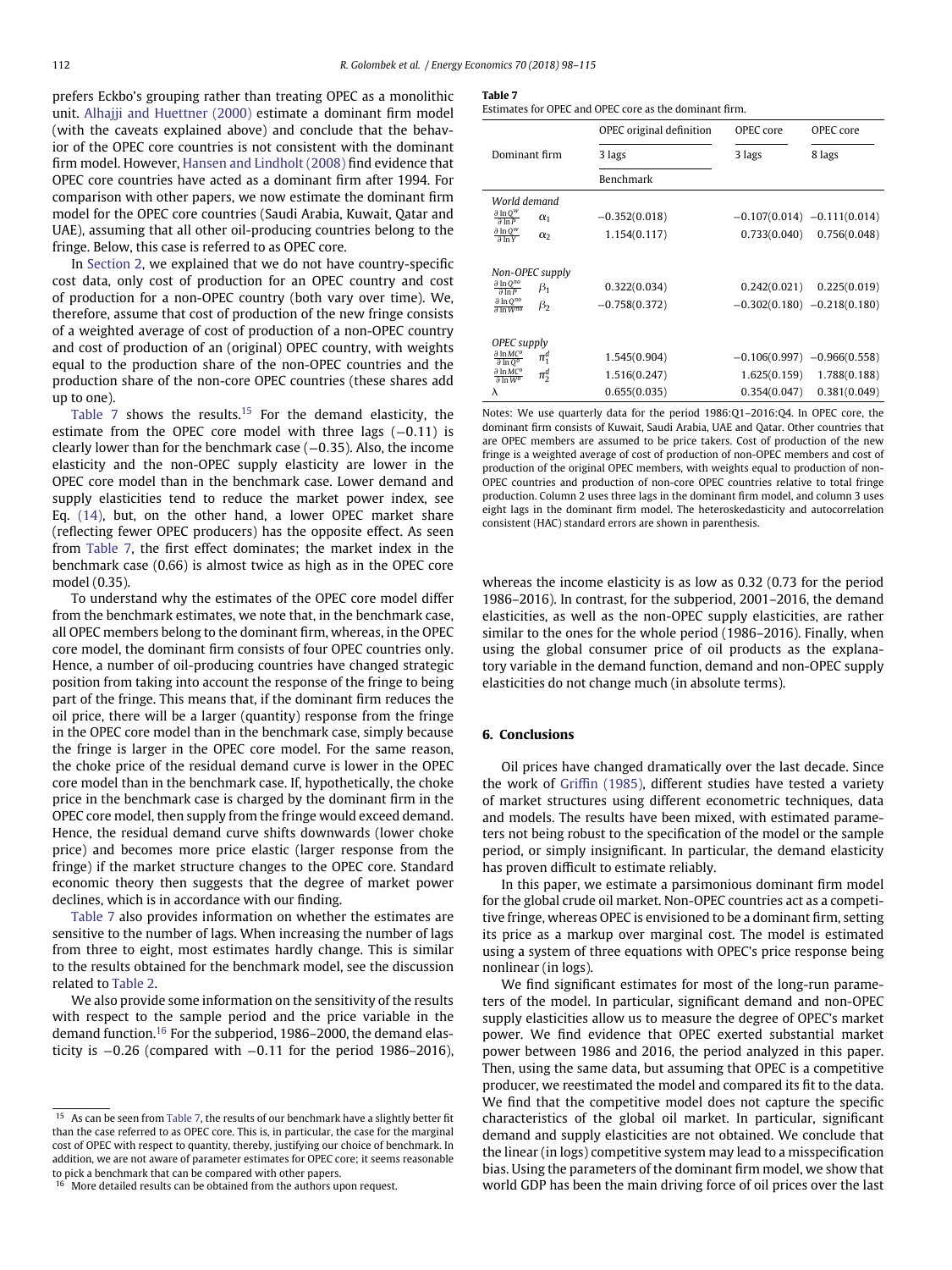three decades. However, rising production costs have contributed to an increase in oil prices after 2004.

The results in this paper suggest some avenues for further research. First, we used a static model augmented by dynamic factors (lag structure) and lagged OPEC capacity. For the dominant firm model, we find that the estimated elasticity of marginal cost of OPEC with respect to lagged OPEC capacity is significant. Therefore, a dynamic approach to understand the role of capacity seems a natural step.

One strand of the literature, which builds on [Hotelling \(1931\),](#page-16-33) singles out resource depletion as the dynamic factor to explain the path of oil prices. However, attempts to explain long-run prices by focusing on resource scarcity (see, for example, Lin, 2010, Pindyck, 1978; and [Jovanovic, 2013\) have had limited success, which may](#page-17-13) reflect the fact that the size of oil reserves has not changed much over the last 30 years — new discoveries have compensated for current extraction [\(Smith, 2009\)](#page-17-4). An alternative strategy to incorporate resource depletion would be to add dynamics to demand—because of financial or inventory speculation<sup>17</sup>-or dynamics to supplybecause of a game between OPEC and non-OPEC where producers (also) choose investment in extraction capacity. This would add persistency and volatility to prices, thereby, providing a foundation for the model to account for the big swings in prices after 2000.[18](#page-15-3) Note, however, that a game between OPEC and non-OPEC may require detailed data on costs of production for each OPEC country; we have no access to such data.

#### **Acknowledgments**

We thank Michele Cavallo, Sigurd Galaasen, Ole Gjølberg, Kevin Lansing, Carlos Noton, Claudio Raddatz, Eirik Romstad, Knut Einar Rosendahl, Gerald Shively, Terje Skjerpen, Kjetil Storesletten and two anonymous referees for helpful comments. Earlier versions of this paper have been presented at Central Bank of Chile, Universidad de Chile — CEA, University of Oslo, Statistics Norway, Norwegian University of Life Sciences — School of Economics and Business, NYU, and the 35th Meeting of the Norwegian Association of Economists. We thank the participants for their comments. We also thank Lars Lindholt for sharing his data on OPEC's production costs, and Paolo Gelain for sharing the quarterly world GDP index. The project was funded by the Norwegian Research Council under the PETROSAM program.

## <span id="page-15-0"></span>**Appendix A. Estimation methods**

When OPEC is assumed to be a price taker, the moment condition function  $\mathbf{g}(\theta^c)$  is defined as

$$
\mathbf{g}(\theta^c) = \begin{bmatrix} Z_t \left( \ln Q_t^w - \mathbf{X}^w \boldsymbol{\alpha} \right) \\ Z_t \left( \ln Q_t^{n_0} - \mathbf{X}^{n_0} \boldsymbol{\beta} \right) \\ Z_t \left( \ln Q_t^o - \mathbf{X}_c^o \boldsymbol{\pi}^c \right) \end{bmatrix},
$$

where **X***w*, **X***no* and **X***<sup>o</sup> <sup>c</sup>* are vectors of the right-hand side variables in Eqs. [\(10\), \(11\)](#page-6-4) and [\(12\),](#page-6-6) respectively. When estimating this system of three equations, we use the three-stage least-squares (3SLS) method. The parameter estimates  $\widehat{\boldsymbol{\theta}}^c$  are obtained by solving

$$
\widehat{\theta^c} = \arg\min_{\theta^c} \mathbf{g}(\theta^c)' \widehat{W} \mathbf{g}(\theta^c),
$$

where the weighting matrix *W* is evaluated at (*Z Z*)-1 in the first step and at  $(Z'\widehat{\mathbf{u}}\widehat{\mathbf{u}}Z)^{-1}$  in the second step, and  $\widehat{\mathbf{u}} = [\widehat{u}_t^w, \widehat{u}_t^w, \widehat{u}_t^o]$ . Because this model is linear, the system general method of moments (GMM) estimation is equivalent to 3SLS estimation.[19](#page-15-4)

When estimating the dominant firm model, we use the system nonlinear instrumental variable (NLIV) method with the moment condition function

$$
\mathbf{g}(\theta^d) = \begin{bmatrix} Z_t \left( \ln Q_t^{\mathsf{w}} - \mathbf{X}^{\mathsf{w} \mathsf{w}} \boldsymbol{\alpha} \right) \\ Z_t \left( \ln Q_t^{\mathsf{no}} - \mathbf{X}^{\mathsf{no} \mathsf{w}} \boldsymbol{\beta} \right) \\ Z_t \left( \ln P_t - \ln m \left( \alpha_1, \beta_1, s_t^o \right) - \mathbf{X}_d^{\mathsf{o} \mathsf{w}} \boldsymbol{\pi}^d \right) \end{bmatrix},
$$

where  $X_d^o$  is the vector of the right-hand side variables in Eq. [\(13\)](#page-6-5) except the markup.<sup>20</sup> The weighting matrix is evaluated at (*Z*'Z)<sup>-1</sup>.<sup>[21](#page-15-6)</sup>

#### <span id="page-15-1"></span>**Appendix B. Construction of confidence intervals**

We compute confidence intervals by implementing the following steps:

1. Bootstrap data-generating process

In this step, we resample the residuals to generate bootstrap data, that is, we hold the exogenous variables fixed, but make the endogenous variables  $[\ln Q_t^w, \ln Q_t^m, \ln P_t]$  equal to the expected values  $\left[\ln \widehat{Q}_{t}^{w}, \ln \widehat{Q}_{t}^{no}, \ln \widehat{P}_{t}\right]$  plus a resampled residual  $u_j^* = \left[u_{ij}^{w*}, u_{ij}^{no*}, u_{ij}^{o*}\right]$ . For the *j*th repetition, we use [the empirical distribution of the predicted errors](#page-16-36) (Fox, 2008; MacKinnon et al., 2009):

$$
\left[\ln Q_t^{w*},\ln Q_t^{n o*},\ln P_t^*\right] = \left[\ln \widehat{Q}_t^{w},\ln \widehat{Q}_t^{n o},\ln \widehat{P}_t\right] + u_j^*, \quad u_j^* \sim \text{EDF}\left(\widehat{u}_t\right)
$$

(\* denotes bootstrap data). When we use this method, we rely on the regression model to obtain the correct conditional expectation, but we do not use the empirical distribution of

<span id="page-15-4"></span> $\overline{19}$  We have

$$
\widehat{\theta}_{3SLS}^c = \left\{ X' \left[ \widehat{\Omega}^{-1} \otimes Z(Z'Z)^{-1}Z' \right] X \right\}^{-1} \left\{ X' \left[ \widehat{\Omega}^{-1} \otimes Z(Z'Z)^{-1}Z' \right] Q \right\},
$$

where  $X = diag([X^w, X^{no}, X^o])$  and  $Q = [\ln Q_t^w, \ln Q_t^{no}, \ln Q_t^o]$ . Further,  $\widehat{\Omega} = \frac{\mathbf{u}'\mathbf{u}}{N}$  is the covariance matrix of the residuals from 2SLS where *N* is the number of observations. The variance matrix can be obtained from

$$
\text{cov}\quad \left(\widehat{\theta}_{3SLS}^c\right) = \left\{X'\left[\widehat{\Omega}^{-1}\otimes Z(Z'Z)^{-1}Z'\right]X\right\}^{-1}.
$$

<span id="page-15-5"></span><sup>20</sup> Although both the markup and the marginal cost of OPEC are functions of OPEC supply, this should not cause a multicollinearity problem because, by using a moment condition-based method to estimate the model (GMM), we handle the endogeneity of OPEC supply adequately.

<span id="page-15-6"></span><sup>21</sup> The variance of this estimator is given by

$$
cov\left(\widehat{\theta}^d\right) = \frac{1}{N} \left(\widehat{G}'\widehat{W}\widehat{G}\right) \left(\widehat{G}'\widehat{W}\widehat{S}\widehat{W}\widehat{G}\right) \left(\widehat{G}'\widehat{W}\widehat{G}\right)
$$
  
where  $\widehat{G} = \frac{\partial g(\widehat{\theta}^d)}{\partial \theta^d}$  and  $\widehat{S} = \frac{1}{N} \sum Z_i \widehat{u}_i \widehat{u}_i^t Z_i$ .

<span id="page-15-2"></span><sup>17</sup> [Kilian and Murphy \(2014\)](#page-16-35) develop a structural model for the global crude oil market and estimate demand elasticities when changes in oil inventory are taken into account. Their results suggest that the 2003–2008 oil price surge was not due to speculative trading.<br><sup>18</sup> Another notent

<span id="page-15-3"></span>Another potential source of volatility are OPEC announcements about, for example, changes in production. For studies on how OPEC announcements may have impact on oil prices, see, for example, [Lin and Tamvakis \(2010\), Schmidbauer and](#page-17-14) Rösch (2012) and [Loutia et al. \(2016\).](#page-17-15)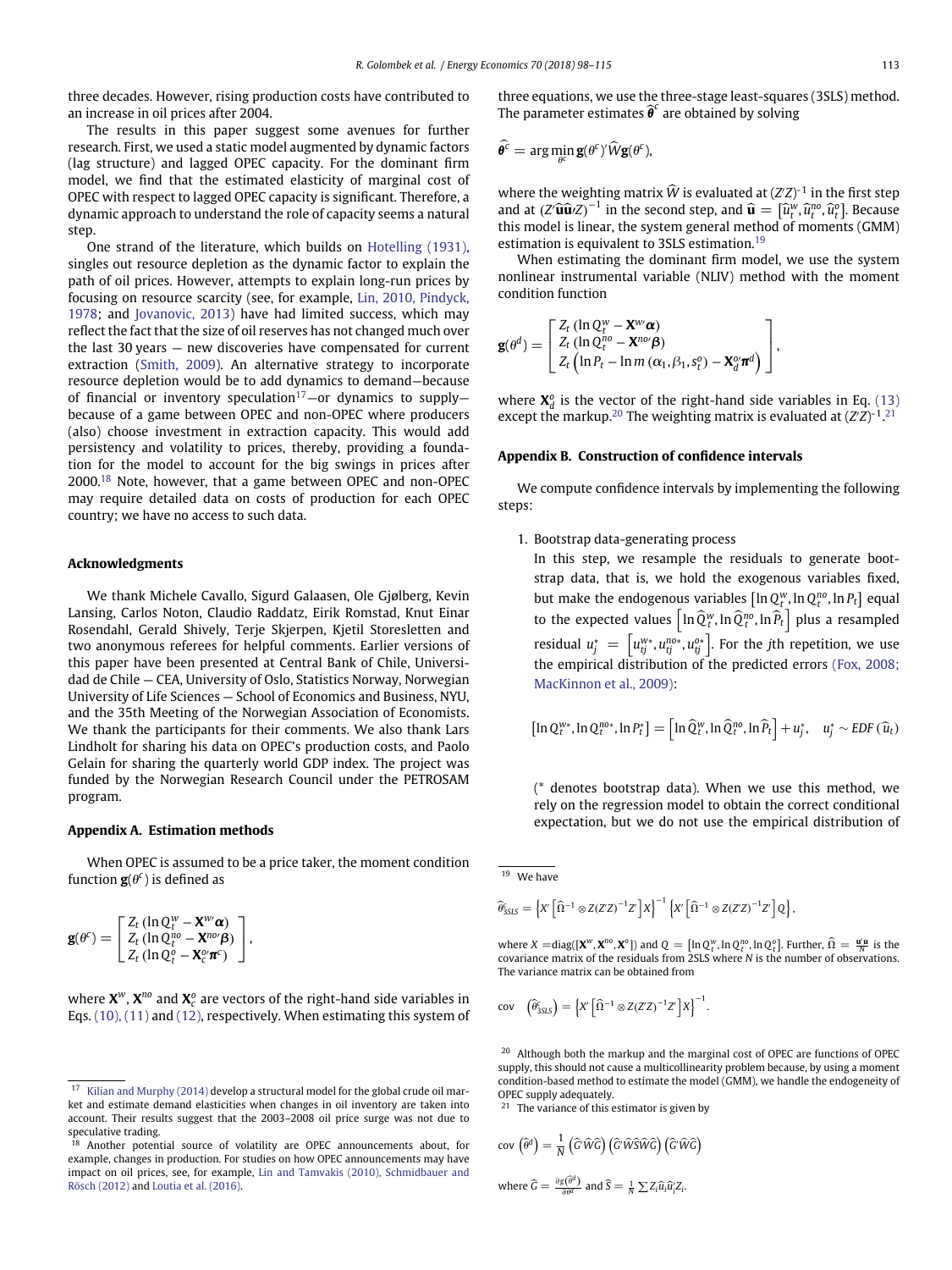the errors. As discussed by [MacKinnon et al. \(2009\),](#page-17-16) in bootstrap hypothesis testing the data should be resampled under the null hypothesis.

- 2. We estimate the dominant firm model using bootstrap data and use Eq.  $(14)$  to compute  $\lambda^*_j$ .
- 3. We construct the 99th percentile interval using the quantiles  $\alpha$ <sup>6</sup> the bootstrap sampling distribution of  $\lambda^*$  :  $\lambda^*_{0.5\%}$  <  $\lambda$  < *k*∗ <sup>99</sup>*.*5%.

#### <span id="page-16-26"></span>**Appendix C. Formal test of OPEC market power**

Consider two competing hypotheses. Let  $H_d$ :  $E[g(\theta^d)] = 0$  be the null hypothesis under the dominant firm model. Similarly, let  $H_c$ :  $E[g(\theta^c)] = 0$  be the hypothesis under the competitive model. [Smith \(1992\)](#page-17-10) proposes the following Cox-type statistical test to discriminate  $H_d$  against  $H_c$ . The Cox-type statistic  $b_T(H_d|H_c)$  is computed as

<span id="page-16-38"></span>
$$
b_T (H_d | H_c) = \widehat{g}_T^{\prime} \widehat{\Sigma}_c^{-1} \widehat{A}_T T^{\frac{1}{2}} \widehat{h}_T
$$
\n(16)

where  $\widehat{A}_T = T^{-1}Z'Z\widehat{Z}_d^{-1}$ , with moment conditions  $\widehat{g}_T = T^{-1}Z'\widehat{u}^c$  and  $h_T = T^{-1}Z^r\hat{u}^d$ , and variances  $\Sigma_d$  and  $\Sigma_c$ .<sup>[22](#page-16-37)</sup> *T* denotes the number of observations.

[Smith \(1992\)](#page-17-10) shows that under  $H_c$  the test statistic follows a normal distribution with zero mean and variance  $\omega_d^2$  given by

$$
\omega_d^2 = \text{plim}[\hat{g}_T]' \Sigma_c^{-1} A_d M'_D A'_d \Sigma_c^{-1} \text{plim}[\hat{g}_T],\tag{17}
$$

where  $M_D = I - H \left( H' \Sigma_d^{-1} H \right)^{-1} H' \Sigma_d^{-1}, H = E \left[ \frac{\partial h_I}{\partial \theta^d} \right]$  $\int$  and  $A_d = I$ . This result allows us to test whether there is evidence that our dominant firm model (under  $H_d$ ) can be rejected against the alternative competitive model (*Hc*).

Using the estimates from [Section 4.1.1](#page-7-0) (see [Table 1\)](#page-7-1), we compute the Cox-type statistic under the hypothesis  $H_d$  using Eq. [\(16\).](#page-16-38) We obtain a value for the statistic of <sup>−</sup>0*.*69. We then compute the stan-dard error using Eq. [\(17\);](#page-16-39) we find  $\omega_d/\sqrt{T} = 0.62$ . Under normality the 95% confidence interval under the hypothesis  $H_d$  is  $[-1.90, 0.52]$ . The mean 0 is included in the 95% interval under the hypothesis *Hd*. Thus, we find that there is no evidence to reject  $H_d$  (the dominant firm model) against *Hc* (the competitive model).

We also test if there is sufficient evidence to reject the competitive model in favor of the dominant firm model. $^{23}$  $^{23}$  $^{23}$  We reverse the hypotheses and let *Hc* be the null hypothesis under the competitive model and *Hd* the alternative hypothesis under the dominant firm model. We compute the Cox-type statistic for *Hc* (under the competitive model) against  $H<sub>d</sub>$  (under the dominant firm model). The value obtained for the Cox statistic is 16,214 and its standard error is 151.65. The 95% confidence interval under the null hypothesis of the competitive model is [15,917, 16,511], which is far above the mean 0. Thus, we can strongly reject the null hypothesis of the competitive model *Hc* against the dominant firm model *Hd*.

#### **References**

- <span id="page-16-6"></span>Alhajji, A.F., Huettner, D., 2000. [OPEC and world crude oil markets from 1973 to 1994:](http://refhub.elsevier.com/S0140-9883(17)30401-2/rf0005) cartel, oligopoly, or competitive? Energy J. 21, 31.
- <span id="page-16-32"></span><span id="page-16-8"></span>Alkhathlan, K., Gately, D., Javid, M., 2014. Analysis of Saudi Arabia's behavior within [OPEC and the world oil market. Energy Policy 64, 209–225.](http://refhub.elsevier.com/S0140-9883(17)30401-2/rf0010)
- Almoguera, P.A., Douglas, C.C., Herrera, A.M., 2011. Testing for the cartel in OPEC: [noncooperative collusion or just noncooperative? Oxf. Rev. Econ. Policy 27 \(1\),](http://refhub.elsevier.com/S0140-9883(17)30401-2/rf0015) 144–168.
- <span id="page-16-9"></span>Boug, P., Cappelen, Å., Swensen, A.R., 2016. Modelling OPEC Behavior. Theory and [Evidence. Discussion Papers 843. Statistics Norway.](http://refhub.elsevier.com/S0140-9883(17)30401-2/rf0020)
- <span id="page-16-31"></span>Brémond, V., Hache, E., Mignon, V., 2012. [Does OPEC still exist as a cartel?. An empirical](http://refhub.elsevier.com/S0140-9883(17)30401-2/rf0025) investigation. Energy Econ. 34, 125–131.
- <span id="page-16-13"></span>Bresnahan, T.F., 1982. [The oligopoly solution concept is identified. Econ. Lett. 10,](http://refhub.elsevier.com/S0140-9883(17)30401-2/rf0030) 87–92.
- <span id="page-16-14"></span>Bresnahan, T.F., 1989. [Empirical Studies of Industries with Market Power. Handbook](http://refhub.elsevier.com/S0140-9883(17)30401-2/rf0035) of Industrial Organization 2, Ch. 17.
- Brook, A.M., Price, R., Sutherland, D., Westerlund, N., André, C., 2004. Oil Price [Developments: Drivers, Economic Consequences and Policy Responses. OECD](http://refhub.elsevier.com/S0140-9883(17)30401-2/rf0040) Economics Department Working Papers No. 412.
- Cairns, R.D., Calfucura, E., 2012. [OPEC: Market failure or power failure? Energy Policy](http://refhub.elsevier.com/S0140-9883(17)30401-2/rf0045) 50, 570–580.
- Colgan, J.D., 2014. [The emperor has no clothes: the limits of OPEC in global oil market.](http://refhub.elsevier.com/S0140-9883(17)30401-2/rf0050) Int. Organ. 68, 599–632.
- <span id="page-16-2"></span>Cooper, J.C.B., 2003. [Price elasticity of demand for crude oil: estimates for 23 countries.](http://refhub.elsevier.com/S0140-9883(17)30401-2/rf0055) OPEC Rev. 27 (1), 1–8.
- <span id="page-16-1"></span>Dahl, C., 1993. [A survey of oil demand elasticities for developing countries. OPEC Rev.](http://refhub.elsevier.com/S0140-9883(17)30401-2/rf0060) 17 (Winter), 399–419.
- <span id="page-16-24"></span>Dahl, C., Yücel, M., 1991. [Testing alternative hypotheses of oil producer behavior.](http://refhub.elsevier.com/S0140-9883(17)30401-2/rf0065) Energy J. 12 (4), 117–137.
- Dees, S., Karadeloglou, P., Kaufmann, R.K., Sanchez, M., 2007. Modelling the world [oil market: assessment of a quarterly econometric model. Energy Policy 35,](http://refhub.elsevier.com/S0140-9883(17)30401-2/rf0070) 179–191.
- <span id="page-16-30"></span>Eckbo, P., 1976. [The Future of World Oil. Ballinger, Cambridge \(Mass\).](http://refhub.elsevier.com/S0140-9883(17)30401-2/rf0075)
- <span id="page-16-28"></span>EIA, 2010. Oil and Gas Lease Equipment and Operating Costs 1994 through 2009. [U.S. Energy Information Administration. from https://www.eia.gov/pub/oil\\_](http://refhub.elsevier.com/S0140-9883(17)30401-2/rf0080) [gas/natural\\_gas/data\\_publications/cost\\_indices\\_equipment\\_production/current/](https://www.eia.gov/pub/oil_gas/natural_gas/data_publications/cost_indices_equipment_production/current/coststudy.html) [coststudy.html.](https://www.eia.gov/pub/oil_gas/natural_gas/data_publications/cost_indices_equipment_production/current/coststudy.html)
- <span id="page-16-16"></span>EIA, 2017. Monthly Energy Review, U.S. Energy Information Administration. [http://](http://www.eia.gov/totalenergy/data/monthly/) [www.eia.gov/totalenergy/data/monthly/.](http://www.eia.gov/totalenergy/data/monthly/)
- <span id="page-16-22"></span>Fagan, G., Henry, J., Mestre, R., 2001. [An Area-Wide Model \(AWM\) for the Euro Area.](http://refhub.elsevier.com/S0140-9883(17)30401-2/rf0090) European Central Bank Working Paper No. 42.
- <span id="page-16-39"></span><span id="page-16-11"></span>Fattouh, B., Mahadeva, L., 2013. [OPEC: what difference has it made? Ann. Rev. Resour.](http://refhub.elsevier.com/S0140-9883(17)30401-2/rf0095) Econ. 5, 427–443.
- <span id="page-16-15"></span>Federal Reserve Bank of St. Louis, 2017. Spot Oil Price: West Texas Intermediate, FRED [Economic Data. from http://research.stlouisfed.org/fred2/series/OILPRICE.](http://refhub.elsevier.com/S0140-9883(17)30401-2/rf0100)
- <span id="page-16-36"></span>Fox, J., 2008. [Applied Regression Analysis and Generalized Linear Models. Sage.](http://refhub.elsevier.com/S0140-9883(17)30401-2/rf0105) Gately, D., Huntington, H.G., 2002. The asymmetric effects of changes in price and
- <span id="page-16-3"></span>[income on energy and oil demand. Energy J. 23 \(1\), 9–55.](http://refhub.elsevier.com/S0140-9883(17)30401-2/rf0110)
- <span id="page-16-23"></span>Global Financial Data [https://www.globalfinancialdata.com/About/about.html.](https://www.globalfinancialdata.com/About/about.html)
- <span id="page-16-4"></span>Graham, D.J., Glaister, S., 2004. [Road traffic demand elasticity estimates: a review.](http://refhub.elsevier.com/S0140-9883(17)30401-2/rf0115) Transp. Rev. 24 (3), 261–274. Griffin, J.M., 1985. [OPEC behavior: a test of alternative hypothesis. Am. Econ. Rev. 75](http://refhub.elsevier.com/S0140-9883(17)30401-2/rf0120)
- <span id="page-16-5"></span>(5), 954–962. Griffin, J.M., Schulman, C.T., 2005. Price Asymmetry: A Proxy for Energy Saving
- [Technical Change? Bush School Working Paper No. 405.](http://refhub.elsevier.com/S0140-9883(17)30401-2/rf0125)
- Gulen, S.G., 1996. [Is OPEC a cartel? Evidence from cointegration and causality tests.](http://refhub.elsevier.com/S0140-9883(17)30401-2/rf0130) Energy J. 17 (2), 43–57.
- <span id="page-16-0"></span>Hamilton, J.D., 2009. [Understanding crude oil prices. Energy J. 30 \(2\), 179–206.](http://refhub.elsevier.com/S0140-9883(17)30401-2/rf0135)
- <span id="page-16-7"></span>Hansen, P.V., Lindholt, L., 2008. [The market power of OPEC 1973-2001. Appl. Econ. 40,](http://refhub.elsevier.com/S0140-9883(17)30401-2/rf0140) 2939–2959.
- <span id="page-16-25"></span>Hassler, J., Krusell, P., Olovsson, C., 2012. [Energy-Saving Technical Change. NBER](http://refhub.elsevier.com/S0140-9883(17)30401-2/rf0145) Working Paper No. 18456.
- <span id="page-16-29"></span>Hnyilicza, E., Pindyck, R.S., 1976. Pricing policies for a two-part exhaustible resource [cartel: the case of OPEC. Eur. Econ. Rev. 8 \(2\), 136–154.](http://refhub.elsevier.com/S0140-9883(17)30401-2/rf0150)
- <span id="page-16-33"></span>Hotelling, H., 1931. [The economics of exhaustible resources. J. Polit. Econ. 39 \(2\),](http://refhub.elsevier.com/S0140-9883(17)30401-2/rf0155) 137–175.
- Huppmann, D., Holz, F., 2012. [Crude oil market power a shift in recent years? Energy](http://refhub.elsevier.com/S0140-9883(17)30401-2/rf0160) J. 33 (4), 1–22.
- <span id="page-16-27"></span>IEA Energy Balances of non-OECD countries, OECD. Paris.
- IEA Energy Prices and Taxes, OECD. Paris.
- <span id="page-16-21"></span>IEA Oil Market Report, [https://www.iea.org/oilmarketreport/omrpublic/.](https://www.iea.org/oilmarketreport/omrpublic/)
- <span id="page-16-17"></span>IHS CERA, 2000. [Upstream Costs — Why the Gap Will Widen. Cambridge Energy](http://refhub.elsevier.com/S0140-9883(17)30401-2/rf0165) Research Associates, Cambridge, MA.
- <span id="page-16-10"></span>Jones, C.T., 1990. [OPEC behaviour under falling prices: implications for cartel stability.](http://refhub.elsevier.com/S0140-9883(17)30401-2/rf0170) Energy J. 11 (3), 117–129.
- <span id="page-16-34"></span>Jovanovic, B., 2013. [Bubbles in prices of exhaustible resources. Int. Econ. Rev. 54 \(1\),](http://refhub.elsevier.com/S0140-9883(17)30401-2/rf0175) 1–34.
- <span id="page-16-18"></span>Kaufmann, R.K., 2004. [Does OPEC matter? An econometric analysis of oil price. Energy](http://refhub.elsevier.com/S0140-9883(17)30401-2/rf0180) J. 25 (4), 67–90.
- <span id="page-16-20"></span>Kaufmann, R.K., 2005. Oil and the American Way of Life: Don'T Ask, Don't Tell. [http://](http://vmsstreamer1.fnal.gov/VMS_Site_03/Lectures/Colloquium/050601Kaufmann/) [vmsstreamer1.fnal.gov/VMS\\_Site\\_03/Lectures/Colloquium/050601Kaufmann/.](http://vmsstreamer1.fnal.gov/VMS_Site_03/Lectures/Colloquium/050601Kaufmann/)
- <span id="page-16-19"></span>Kaufmann, R.K., Bradford, A., Belanger, L.H., Mclaughlin, J.P., Miki, Y., 2008. Deter[minants of OPEC production: implications for OPEC behavior. Energy Econ. 30,](http://refhub.elsevier.com/S0140-9883(17)30401-2/rf0190) 333–351.
- <span id="page-16-12"></span>Kilian, L., 2009. Not all oil price shocks are alike: disentangling demand and supply [shocks in the crude oil market. American economic review. Am. Econ. Assoc. 99](http://refhub.elsevier.com/S0140-9883(17)30401-2/rf0195) (3), 1053–1069.
- <span id="page-16-35"></span>Kilian, L., Murphy, D.P., 2014. The role of inventories and speculative trading in the [global market for crude oil. J. Appl. Econ. 29 \(3\), 454–478.](http://refhub.elsevier.com/S0140-9883(17)30401-2/rf0200)
- Kisswani, K.M., 2016. [Does OPEC act as a cartel? Empirical investigation of coordina](http://refhub.elsevier.com/S0140-9883(17)30401-2/rf0205)tion behavior. Energy Policy 97, 171–180.

<span id="page-16-37"></span><sup>&</sup>lt;sup>22</sup> Recall that the variances are  $\Sigma_c = \nu$ ar  $(T^{-\frac{1}{2}} Z' u_c)$  and  $\Sigma_d = \nu$ ar  $(T^{-\frac{1}{2}} Z' u_d)$ .

 $23$  We thank one of the referees for suggesting this analysis.